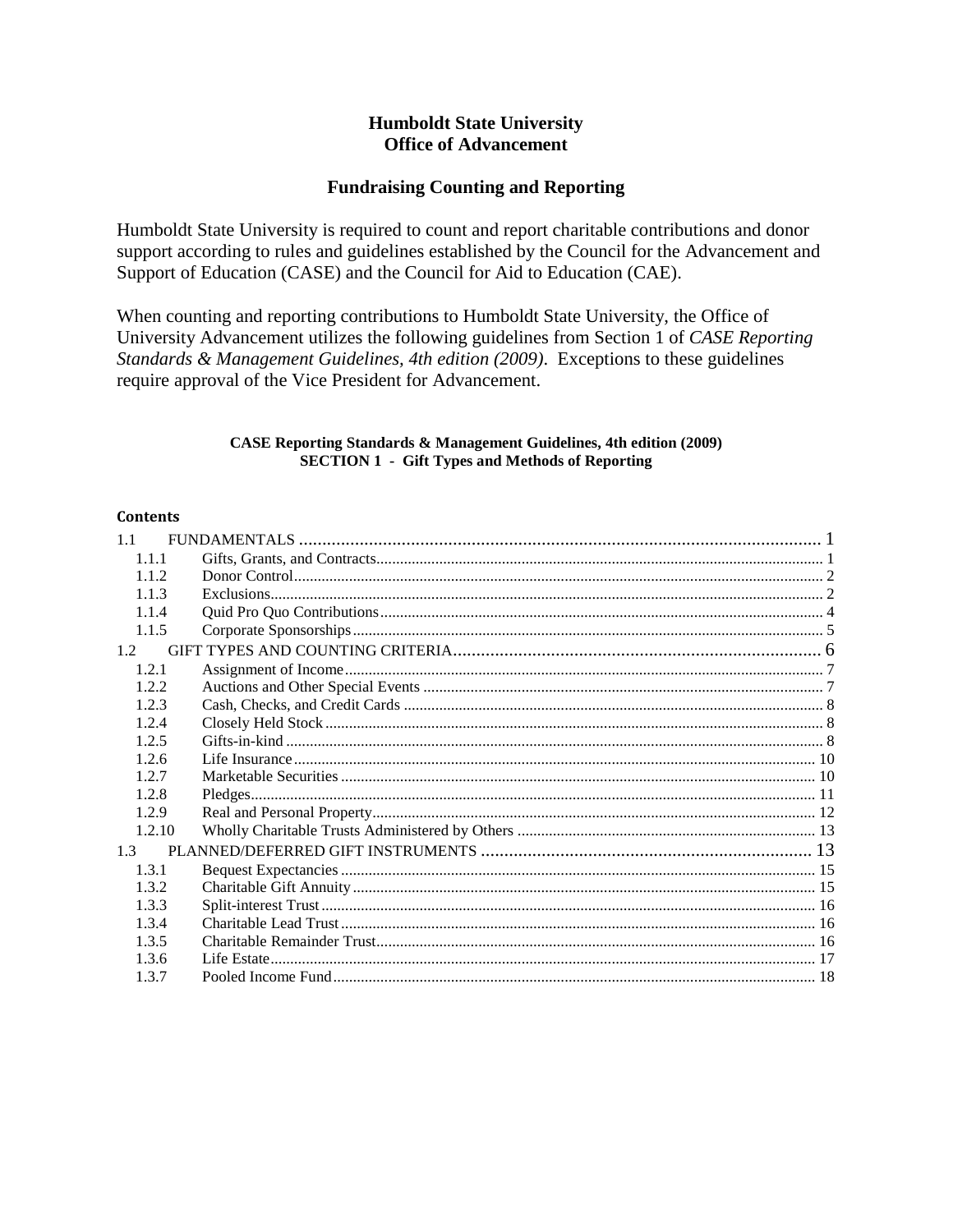# <span id="page-1-0"></span>**1.1 FUNDAMENTALS**

The definitions and descriptions in this chapter apply to both the annual CAE and CASE survey instruments and reports unless otherwise noted. Key differences between reporting to CAE and CASE are noted throughout this chapter.

### REPORTING TO THE CAE'S VSE SURVEY

Include gifts and grants of cash or property and newly established deferred gifts received as private, charitable support during the fiscal year.

- Include irrevocable deferred gifts at both face and present value (defined as the U.S. Internal Revenue Service (IRS) tax deduction to the donor). Use present value to calculate giving totals, but report both figures.
- You may-but are not required to-report pledges and bequest expectancies, but do not include them in gift receipt totals. If you report them, report them at both face and present value. Count bequest expectancies only if they are a dollar amount, not if they are a percentage of an estate.

### REPORTING TO THE CASE CAMPAIGN SURV EY

Follow the same guidelines for reporting to CAE (above) with these exceptions:

- Include irrevocable deferred gifts at both face and discounted present value (in separate columns).
- Include revocable gifts and conditional pledges at face value (together in a single column).

<span id="page-1-1"></span>See Section 1.1.3, "Exclusions," for items that institutions should not report to CAE or to CASE.

# **1.1.1 Gifts, Grants, and Contracts**

CASE recognizes that the determination of whether to classify certain revenues as a gift, grant, or contract can vary according to each institution's general accounting policies. CASE's goal is to ensure that institutions report only those transactions that involve true philanthropic intent. For CASE and CAE reporting purposes, there is no need to distinguish between a gift and a grant, defined below.

- **Gift**: a contribution received by an institution for either unrestricted or restricted use in the furtherance of the institution for which the institution has made no commitment of resources or services other than, possibly, committing to use the gift as the donor specifies.
- **Grant**: a contribution received by an institution for either unrestricted or restricted use in the furtherance of the institution that typically comes from a corporation, foundation, or other organization, rather than an individual.
- **Contract**: an agreement between the institution and another entity to provide an economic benefit for compensation. The agreement is binding and creates a quid pro quo relationship between the institution and the entity. Exclude contracts from your institution's fundraising totals. Note: This definition is not intended to address gift annuity contracts or similar charitable instruments.

A **clinical trial** is an industry-sponsored organized medical study (with a protocol reviewed and approved by the appropriate review board) of a new or existing drug, medical device, or biological treatment on people or animals for the purpose of identifying the potential beneficial effect on treating human or animal illness and/or determining safety and efficacy. For the purposes of these standards, a clinical trial is a contract, regardless of the terminology used by the granting organization, and therefore exclude it from official fundraising totals.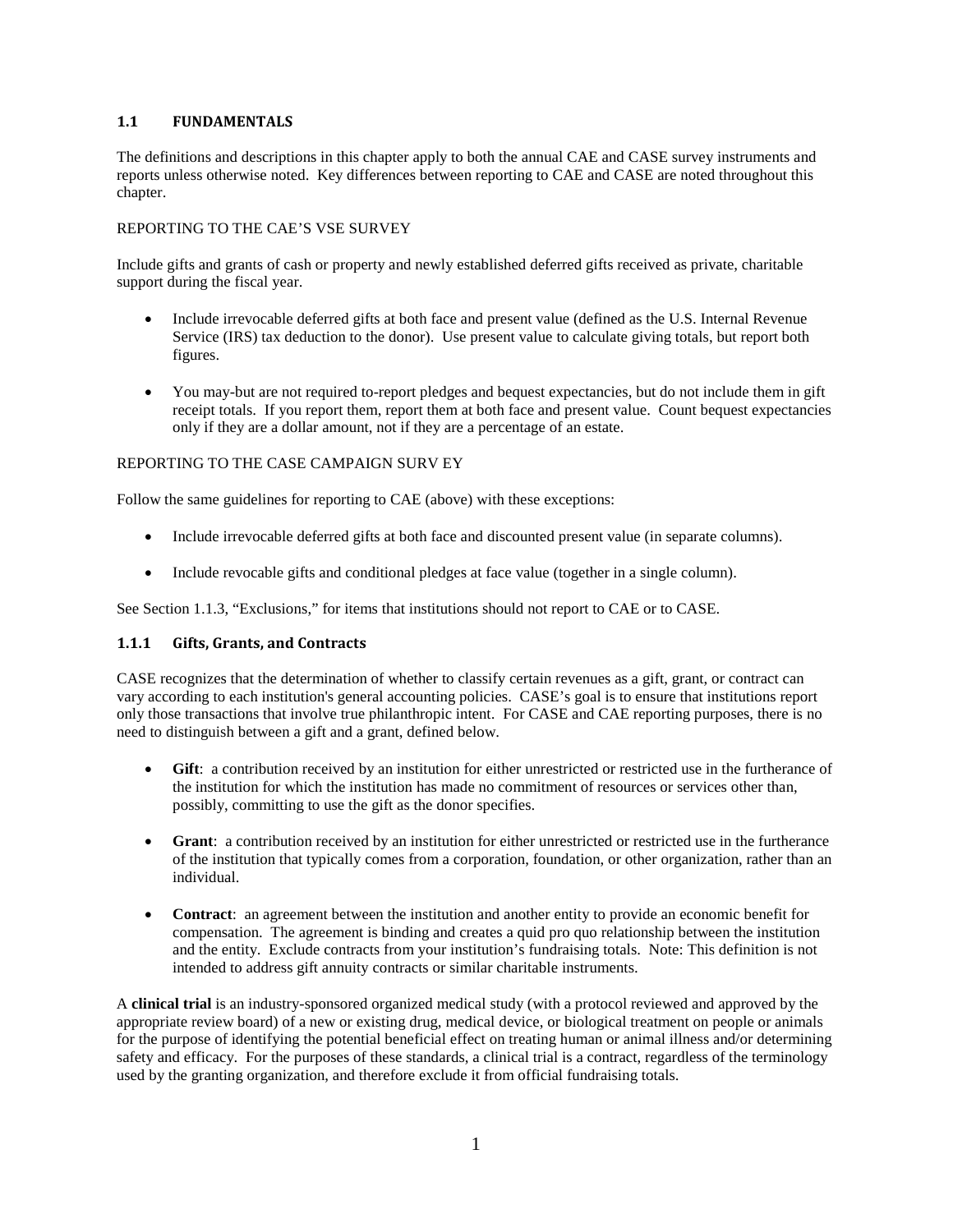# <span id="page-2-0"></span>**1.1.2 Donor Control**

A donor may not retain any explicit or implicit control over the use of a gift after acceptance by the institution. A donor can suggest a department or area to which the institution should apply the contribution. However, to consider a gift to be a gift for CASE and CAE purposes, no further involvement on the part of the donor is appropriate after gift acceptance. (Note: This section on donor control does not refer to revocable deferred gifts or revocable or conditional pledges, which remain in the control of the donor until the institution realizes the gift and are countable when reporting to CASE but not to CAE. It speaks to the use of all gifts once they are actually received by the institution.)

The following examples of donor control preclude the counting of a gift:

- A donor establishes a scholarship fund but requires that he be able to select the recipient. (In theory, it could be acceptable for the donor to be a member of the selection committee as long as he does not control more than 49 percent of the allotted votes. However, the institution must take care in such a case to ensure that the donor does not possess perceived additional control, perhaps by virtue of his ability to make additional gifts. The institution should seek legal counsel to ensure that no possible control position exists before permitting a donor to serve on a selection committee.)
- A donor makes an unrestricted contribution while requiring the institution to award a professorship to a specified individual.
- A donor contributes to a fund for a new art museum, provided the institution selects an architect of the donor's choice.
- A computer equipment provider establishes a need-based scholarship, provided the institution grants an exclusive contract for hardware acquisition to that provider for 36 months.

### <span id="page-2-1"></span>**1.1.3 Exclusions**

For the most part, if the IRS does not recognize a transaction as a charitable donation, then it is inappropriate to recognize the transaction as a gift for CASE and CAE reporting. There are a few exceptions for reporting to the CASE campaign survey, which allows counting of irrevocable deferred gifts reported at both current and discounted present value and revocable gifts and conditional pledges reported at face value.

Clarifications on what constitutes a legal gift are found in "Charitable Contributions," IRS Publication 526. These standards amplify on certain of the ineligible gifts in the following list of exclusions. This list is not comprehensive.

#### NOT REPORTABLE TO CAE'S VSE SURVEY

• Revocable and legally unenforceable gifts, pledges, and bequest expectancies

#### NOT REPORTABLE TO CASE OR CAE FOR EITHER SURVEY

- Advertising revenue: The IRS defines advertising as qualitative or competitive pricing or product information displayed because of a donation, or any form of endorsement on the part of the host organization.
- Alumni membership fees/dues: While the IRS may suggest that certain amounts paid as alumni dues could constitute a legal gift, for these standards they are always excluded. The terms alumni dues and membership fee imply a perceived benefit to the donor of equal or greater value. Therefore, alumni dues, as such, are excluded from official fundraising totals. However, if an amount is paid over and above the assessed alumni dues amount in conjunction with that dues payment, and that additional amount is applied toward philanthropic endeavors, those additional funds are counted.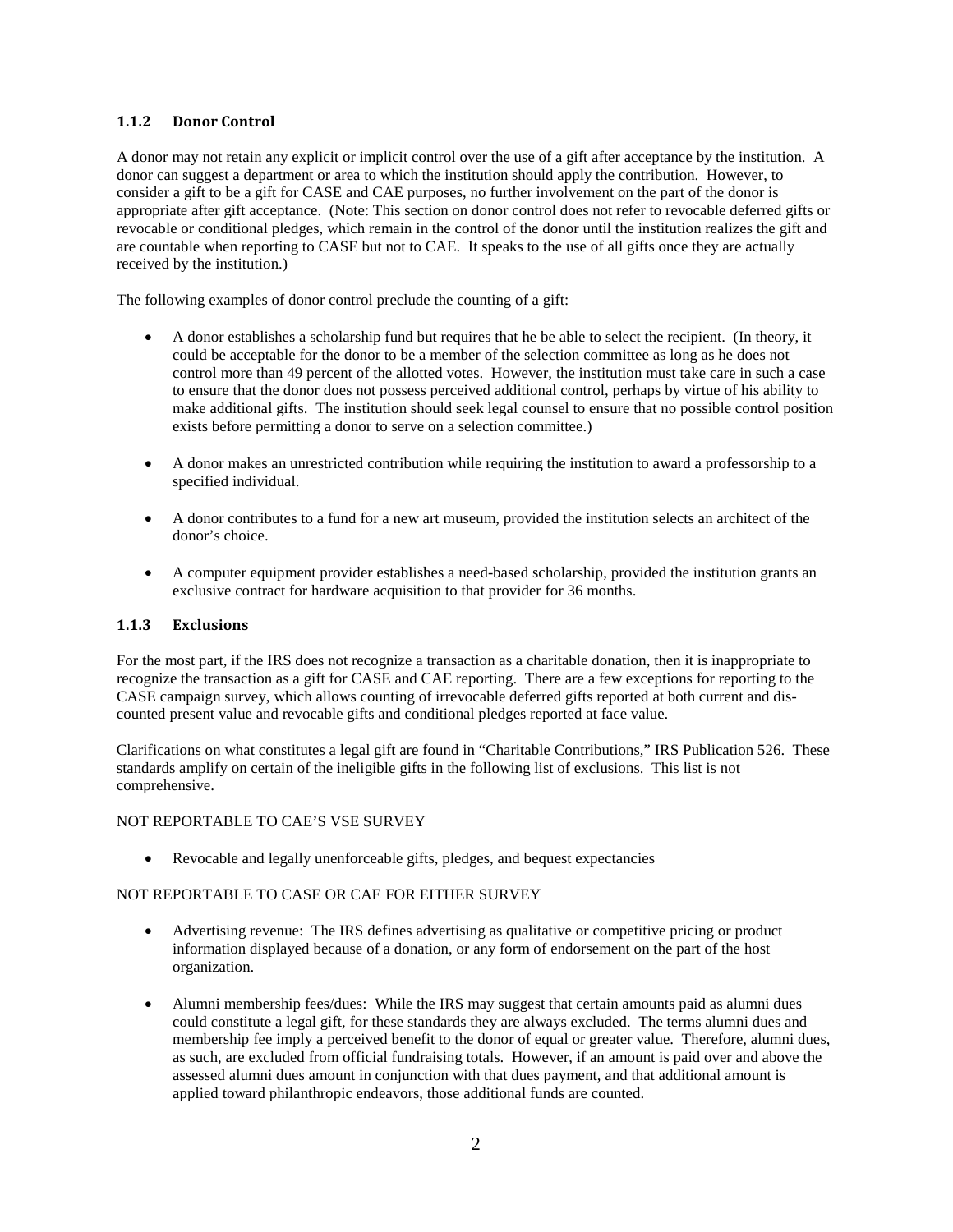- Appraisal costs
- Contract revenues, including clinical trial funds
- Contributed services: FASS and GASS recognize certain contributions of professional services as assets to an institution, which are therefore entered as such on the accounting books of the institution. However, contributions of said services are not charitable contributions in the eyes of the IRS and are excluded from CASE and CAE reporting.
- Discounts on purchases, such as the common practice of offering education discounts, but not to be confused with "bargain sales" (see Section 1.2.5, "Gifts-in-kind") ,which are countable gifts
- Earned income, including transfer payments from medical practice plans or other money-earning programs or businesses affiliated with the institution
- Expenses associated with transferring a gift to an institution
- Gifts or pledges, out right and deferred, that already have been counted in previous campaigns, even if realized during the campaign reporting period
- Gifts to social organizations such as sororities and fraternities, even if the organizations are affiliated with the institution
- Government funds, whether local, state (including state matching grants) , federal, or foreign. This includes distributions from Indian Tribal Governments, including payments from Indian Tribal Enterprises acting as conduits for those governments; distributions from these entities should be treated similarly to transactions from state governments. This exclusion also applies to contributions from cities or regional governments, even though those entities may be incorporated. While the Canadian Council for the Advancement of Education (CCAE) reporting standards for annual campaigns do permit limited counting of certain gifts from city, municipal, and regional governments, for consistency and comparison purposes they are excluded from reports to CASE and GAE. (See Section 6.2.6, "Government Funds," for more on this topic.)
- Investment earnings on gifts, even if accrued during the fundraising reporting year and even if required within the terms specified by the donor. The only exception permitted is interest accumulations counted in guaranteed investment instruments that mature within the reporting year, such as zero-coupon bonds.
- Monies received as a result of exclusive vendor relationships, such as "pouring rights" agreements
- Non-gift portions of quid pro quo transactions (see "Quid Pro Quo Contributions," below)
- Proceeds from sale of merchandise, unless the merchandise is sold as part of a fundraising program and the charitable portion of the transaction is clearly identified
- Royalties from affinity agreements
- Sales tax on the purchase of goods
- Surplus income transfers from ticket-based operations, except for any amount equal to that permitted as a charitable deduction by the IRS when identified to donors as a gift in advance of their ticket purchase
- Tickets purchased at fair market (face) value
- Tuition payments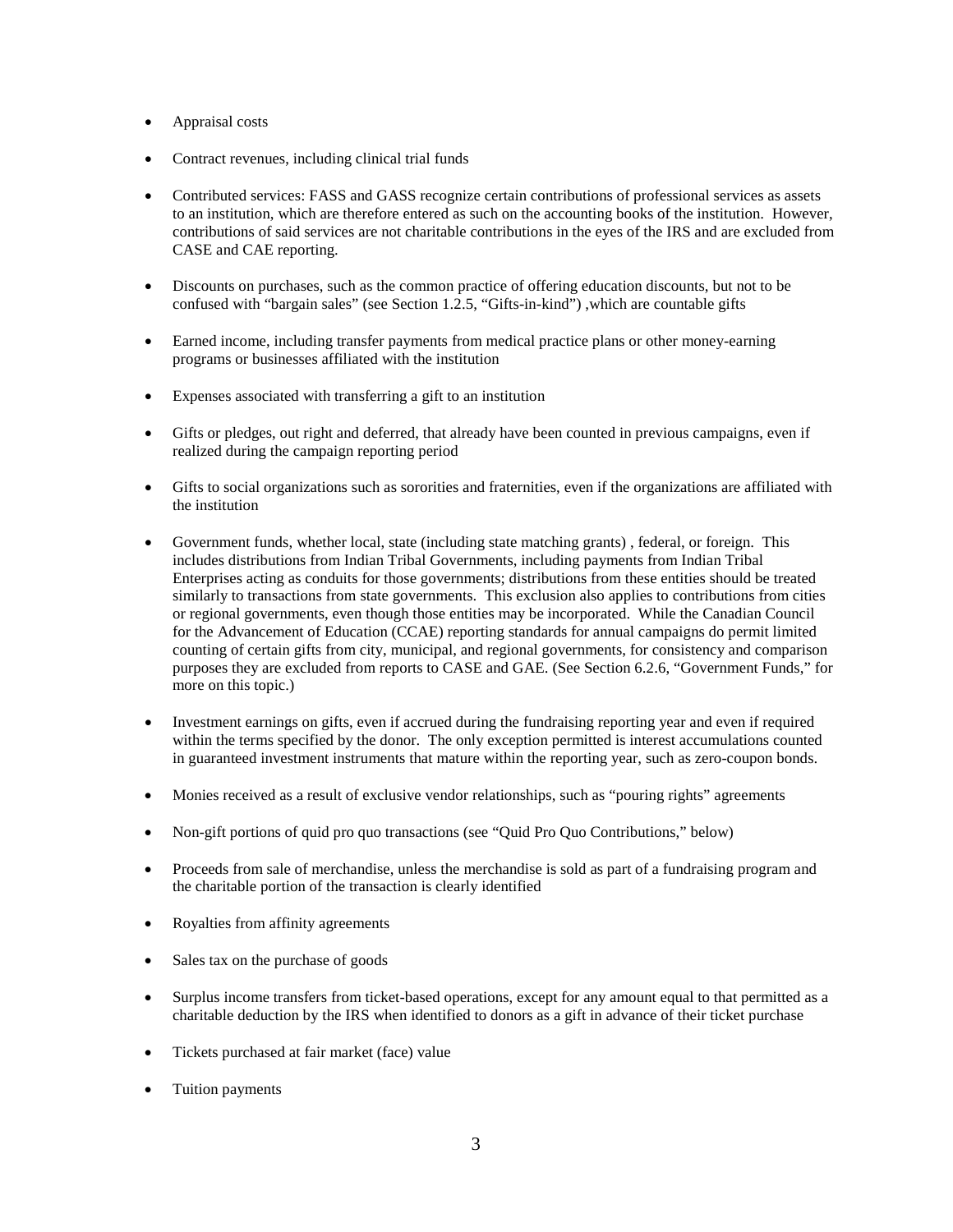# <span id="page-4-0"></span>**1.1.4 Quid Pro Quo Contributions**

The IRS defines a quid pro quo gift as "a payment made partly as a contribution and partly in consideration for goods or services provided to the payor by the donee organization." The value of the benefits, or "premiums," the donor receives is a key factor in determining the amount of the actual gift.

For quid pro quo contributions, report only the amount of the contribution that exceeds the value of benefits the donor receives from the institution in return for the gift. For such contributions, these standards follow the IRS tax rules regarding tax-deductibility and receipting of quid pro quo contributions. IRS Publications 526 and 1771 provide additional guidance.

Some highlights of those IRS regulations are as follows:

- 1. The items must have "substantial" value to be considered as benefits under this regulation and, therefore, to be subtracted from the donor's contribution.
- 2. Items that have insubstantial value need not be subtracted from the donor's contribution.
- 3. The IRS has "safe harbor" rules to determine whether benefits or premiums are of insubstantial value. These values are adjusted annually for inflation and typically reported in the fall in an IRS Bulletin. Per the IRS, consider a benefit insubstantial if any of the following apply:
	- The fair market value of all benefits equals less than 2 percent of the donor's contribution and falls within a cap indexed annually by the IRS (\$95 in 2009).
	- The gift is \$47.50 or more (in 2009) and the benefits received are token items such as bookmarks, posters, mugs, etc., with the institution's name or logo printed on them and for which the cost to the institution is \$9·50 or less (in 2009) for all such items given.
	- The benefits are offered to members in exchange for a payment of \$75 or less and consist of rights or privileges that can be exercised frequently during the membership period (e.g., bookstore discounts or parking privileges).
- 4. With the exception of token items referred to above, the value of the benefits must be based on the fair market value of the items, rather than the cost to the institution.
- 5. **Raffles:** In accordance with IRS regulations, donors may not consider any portion of a payment made resulting in an opportunity to win a prize (this includes raffle tickets, door prizes, etc.) a tax-deductible gift. Therefore, do not count such payments as gifts for CASE and CAE purposes.
- 6. **Preferential seating consideration:** According to IRS regulations, donors to education institutions who receive in return for their gift the right to purchase preferred seating for athletics events at the institution may take as a deduction only 80 percent of their contribution (IRC 170(1) and IRS Publication 526). Thus, institutions should count and report to CASE and CAE only that 80 percent amount. Furthermore, the institution is obligated to report this reduction in gift amount on the IRS-acceptable receipt sent to the donor. Should the donor receive benefits in addition to the preferential seating privilege, subtract such additional benefits from the gift amount according to the quid pro quo standards noted above. Subtract these tangible benefit values before applying the 20 percent reduction. In other words, use the net charitable gift amount for annual and campaign counting purposes. The institution should set its own guidelines for valuing these gifts for donor recognition purposes.

**Examples.** Following are some examples of quid pro quo contributions:

• A donor gives an institution \$100 in exchange for an event ticket with a fair market value of \$40. The donor's tax deduction may not exceed \$60, and \$60 is the maximum amount to be counted for CASE and CAE purposes.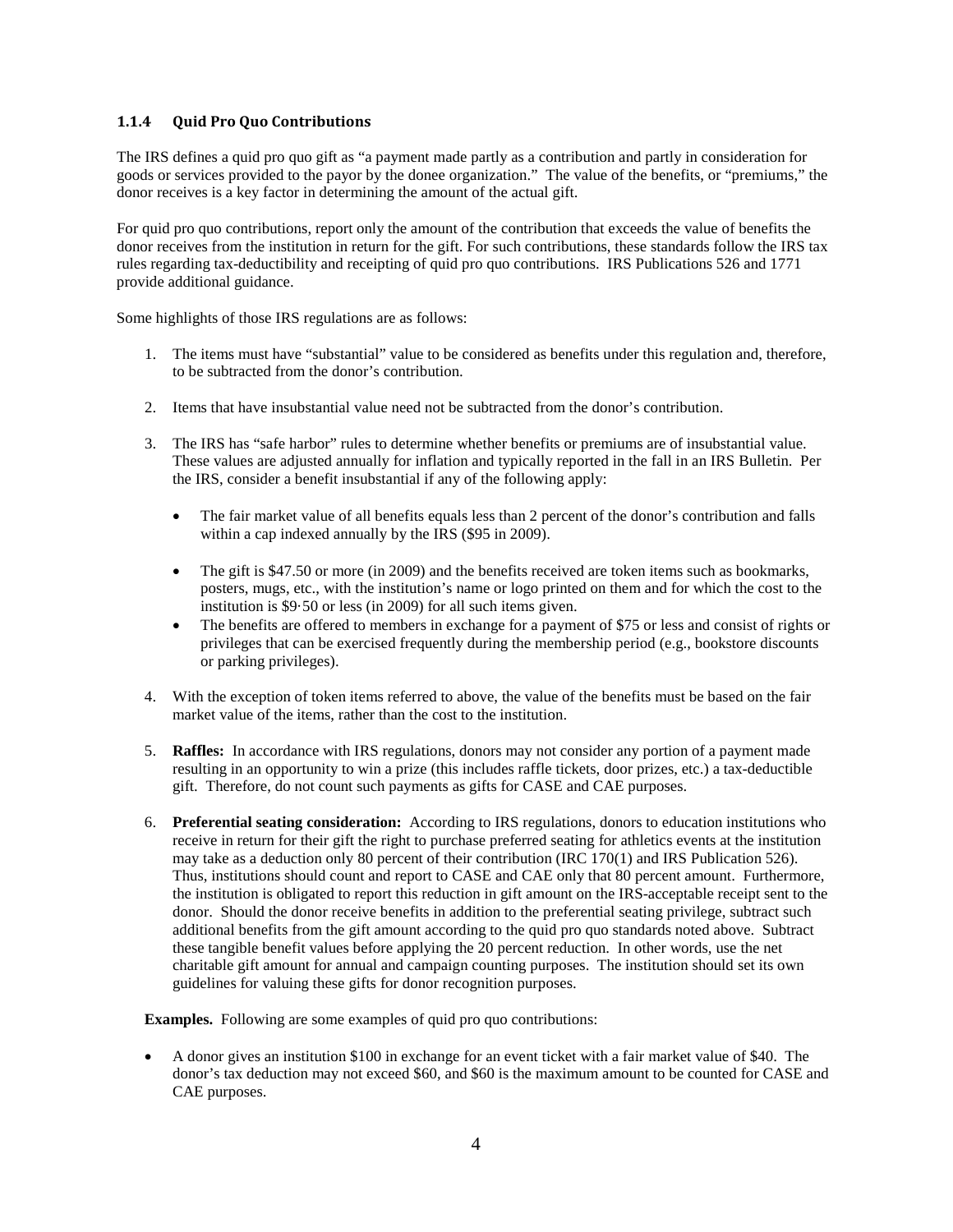- A donor gives an institution \$1,000 with the understanding she will receive two tickets to an annual donor recognition dinner for all \$1,000-plus donors. The fair market value of the dinner is \$25 per person. Since the value exceeds the 2 percent threshold established by the IRS, the maximum amount deductible and reportable for CASE and CAE purposes is \$950. In this scenario, it does not matter how much it costs the institution to conduct the recognition event. Even if a corporation underwrites all expenses (see Section 1.1.5, "Corporate Sponsorships"), the donor's deduction still is limited to the amount paid above fair market value. You base the value on what a willing buyer would pay a willing seller. The actual expenses of the institution do not affect that valuation. Furthermore, the above reduction is required even if the donor does not attend the event-she still earned the right to attend, or to transfer the tickets, by virtue of the donation. Only if the donor refuses the benefit at the time of solicitation or donation is she eligible to claim a 100 percent deduction.
- A donor makes a contribution of \$500 with the understanding that, as a result, his name will be entered in a random drawing, the winner of which will receive two round-trip tickets to anywhere in North America. Because the donor has contributed in anticipation of being declared a winner and because this event qualifies as a "game of chance" under IRS regulations, there is no tax-deductible contribution. Thus, do not count any amount for CASE or CAE purposes. This is the case even if an airline donated the tickets and the full amount of the donation goes to the institution. Avoid this problematic situation by allowing anyone to enter the drawing regardless of whether he or she contributes.
- A donor contributes \$10,000 to a scholarship fund at an institution. The donor is a member of a booster club that considers all gifts made to the institution when assigning athletic seating priority points. Reduce the contribution by 20 percent. Only \$8,000 is a charitable contribution, and that is the amount reported to CASE and CAE.
- You give the donor in the preceding example a ticket to a post-game reception of her choice, with a fair market value of \$15, and two "free" tickets to any home football game, valued at \$50 each. Therefore, you must first reduce the \$10,000 donation by \$115 (\$15 for the reception plus two tickets at \$50 each) and then apply the 20 percent reduction. Thus, the net gift amount for IRS, CASE, and CAE purposes is \$7,908. However, if the only additional benefit awarded were the ticket to a post-game reception, you would not reduce the gift amount, because the value of the reception falls below the threshold of 2 percent or \$95 (in 2009).

Read the IRC and related IRS regulations for a complete description of the rules for tax-deductibility of quid pro quo contributions, gift substantiation, and quid pro quo disclosure statements. Also consult your tax advisers.

# <span id="page-5-0"></span>**1.1.5 Corporate Sponsorships**

Corporations and other organizations often give money to institutions to sponsor activities, events, or projects and in return receive recognition on campus, at the event, or in accompanying publications. Most corporate sponsorship dollars are fully countable; the determining factor is whether the recognition the corporation receives constitutes advertising. The IRS defines advertising in this instance as competitive pricing or product information displayed because of the donation. If the recognition fits this definition of advertising, the sponsorship is an exchange transaction, not a gift. Simple name or logo placement is not advertising.

If, in return for a gift, the name of a donor or donor organization is placed on a brick, chair, building, or other item or program that remains part of the institution, this recognition does not reduce the value of the gift so long as it is not "advertising" per the above IRS definition.

For a sponsorship to qualify as a gift, all the factors below must exist:

- The contribution must be made by a person or corporation engaged in a trade or business
- The sponsor should not expect nor receive a substantial return benefit (2 percent of sponsorship contribution) for payment other than name acknowledgment and/or promotional value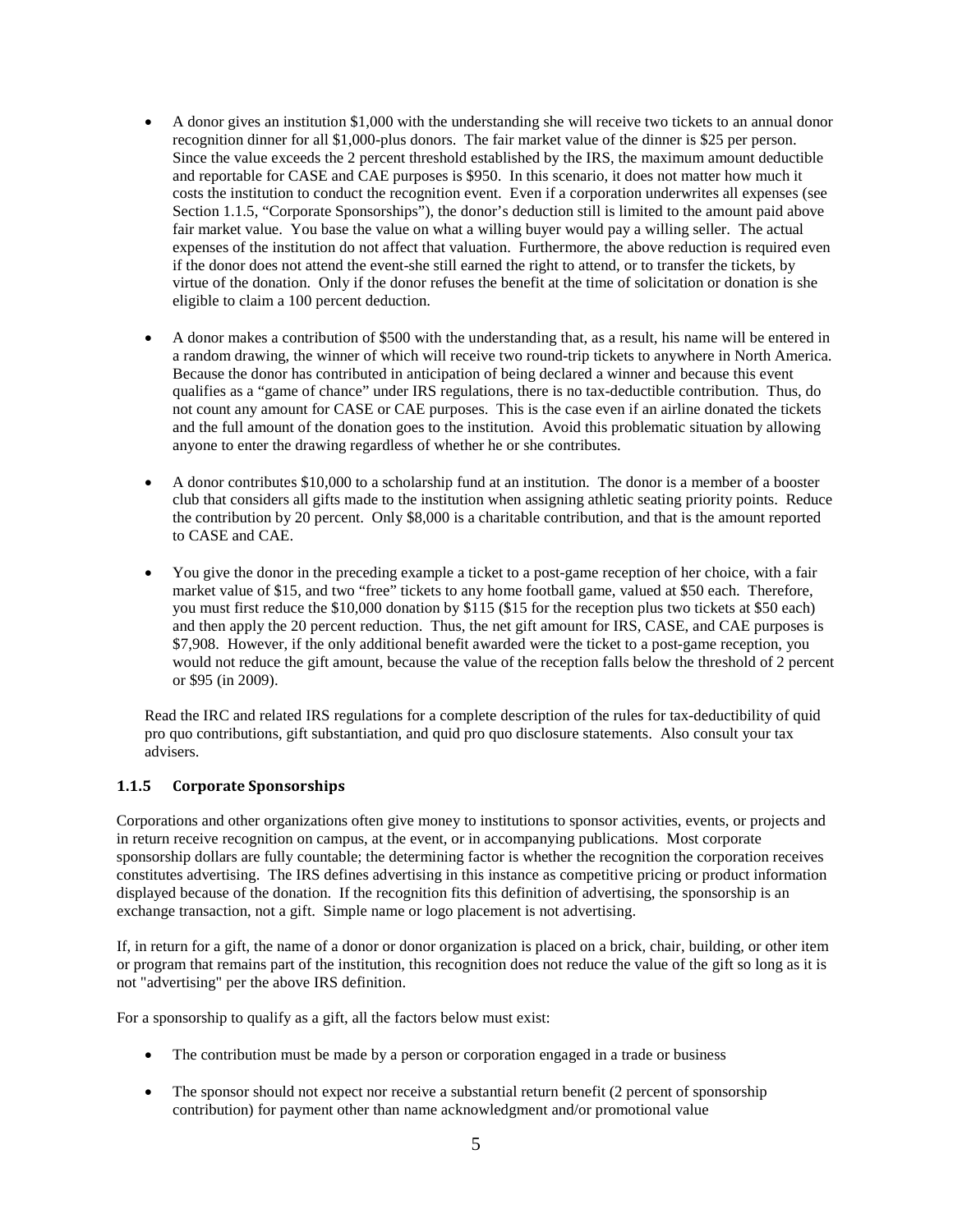- The promotional information should be limited to any or all of these:
	- o a sponsor's location, telephone number, internet address
	- o a value-neutral description of sponsor's products or services<br>  $\Omega$  a sponsor's brand/trade name or product/service listings
	- a sponsor's brand/trade name or product/service listings.
- There is no qualitative or comparative advertising of sponsor's products or services such as pricing, savings, value, purchase/sale inducements, etc.
- The sponsorship should not be contingent on event attendance, ratings, or public exposure

**Examples.** The following are examples of sponsorships that do not qualify as charitable gift income (sometimes called exchange transactions):

- Advertising revenue
- Exclusive vendor relationships, such as fees received for soft drink pouring rights
- Trade-outs, such as free hotel rooms or transportation provided by the supplier; these are not considered tax-deductible by the IRS and are not reportable to CASE or CAE
- Donations of athletic uniforms, shoes, and equipment via exclusive vendor agreements whereby the university receives the items in exchange for refraining from using competitors' products

**Examples.** Following are some examples of situations involving corporate sponsorships:

- An institution hosts a golf tournament with all proceeds going to that institution's tax-exempt purposes. The institution offers corporate sponsorship opportunities, whereby the sponsor would pay \$2,500 to provide food and beverages at any one of the 18 holes, in exchange for displaying a placard stating the name of the company sponsoring that hole. Because the simple display of the corporation's name does not constitute "advertising," consider the entire \$2,500 a gift for purposes of CASE and CAE reporting.
- In the same scenario as above, the sponsor also receives "free" admission for four participants in the golf tournament, with a fair market value of \$125 per person. In accordance with the quid pro quo discussion above, reduce the fair market value of those tickets from the amount paid to calculate the true gift amount. Therefore, the net gift amount for CASE and CAE purposes is \$2,000.
- An institution hosts a donor recognition dinner and asks local corporations to help underwrite the costs. In exchange for any amounts paid, the institution offers the corporations space to display and sell their products and services. This would constitute a form of free advertising for the companies that would not have otherwise existed had they not underwritten the costs. Therefore, none of the amounts paid may be counted for CASE and CAE purposes.

Nonprofit organizations must take great care to protect themselves from possible taxation issues arising from corporate sponsorships. IRS Federal Register Volume 67, number 80, published on April 25, 2002, promulgated final regulations pertaining to "Taxation of Tax-Exempt Organizations' Income From Corporate Sponsorships." Become familiar with this and other IRS material to ensure you conduct yourself properly and in accordance with government regulations.

# <span id="page-6-0"></span>**1.2 GIFT TYPES AND COUNTING CRITERIA**

Except as otherwise indicated, all of the following descriptions and counting method s for specific forms of gifts apply to both annual giving (CAE) and comprehensive campaigns (CASE).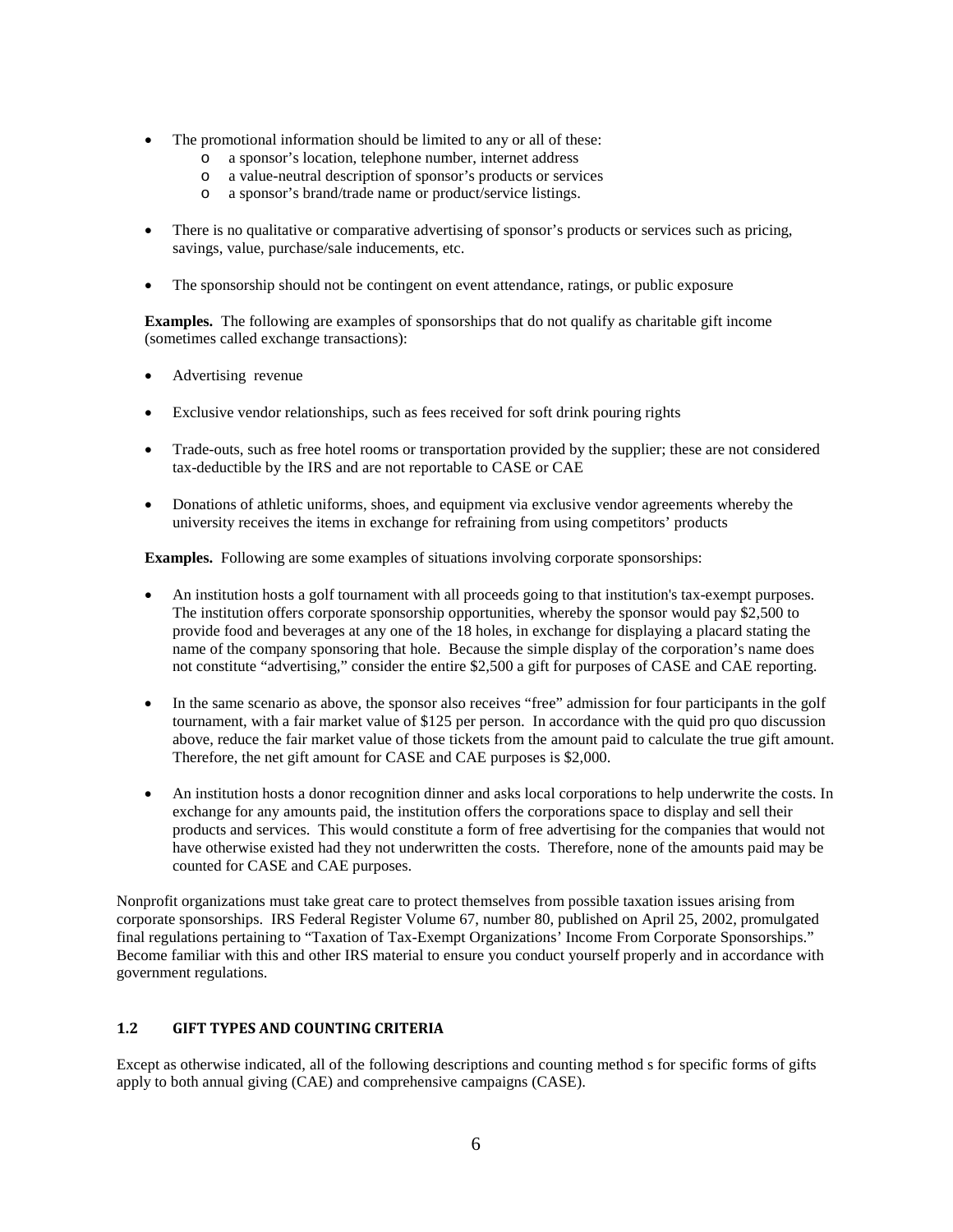# REPORTING TO THE CAE'S VSE SURVEY

- Include gifts and grants of cash or property and newly established deferred gifts received as private, charitable support during the fiscal year.
- Include irrevocable deferred gifts at both face and present value (defined as the U.S. Internal Revenue Service (IRS) tax deduction to the donor). Use present value to calculate giving totals, but report both figures.
- You may-but are not required to-report pledges and bequest expectancies, but do not include them in gift receipt totals. If you report them, report them at both face and present value. Count bequest expectancies only if they are a dollar amount, not if they are a percentage of an estate.

### REPORTING TO THE CASE CAMPAIGN SURVEY

Follow the same guidelines for reporting to CAE (above) with these exceptions:

- Include irrevocable defer red gifts at both face and discounted present value (in separate columns).
- Include revocable gifts and conditional pledges at face value (together in a single column).

<span id="page-7-0"></span>See Section 1.1.3, "Exclusions," for items that institutions should not report to CAE or to CASE.

### **1.2.1 Assignment of Income**

A person may assign to an institution income that the person would have received from a third party as payment for services (e.g., payment for serving on a corporate board, honoraria for speaking engagements, etc.). In such circumstances, credit the gift to the person making the assignment. This assumes that the organization making the payment will report the payment for services as income to the individual (usually on IRS Form 1099 in the United States), and the individual would then take a corresponding tax deduction.

If the institution receives the check directly from the third-party organization, knowing that it is a payment for a person's services to that organization, credit it as a gift from the person who performed the services, not as a gift from the third party. However, an institution should not always assume this is the case. It is just as likely that the individual waived all rights to the payment and has simply suggested that, in lieu of payment, the organization contribute to a charitable cause of the individual's recommendation. In such a case, the organization is making the gift and, depending on the recipient institution's policies and abilities, the recipient institution can recognize or give (soft) credit to the individual. If the recipient institution is uncertain about the circumstances, it should contact the check issuer to ascertain legal ownership of the gift.

# <span id="page-7-1"></span>**1.2.2 Auctions and Other Special Events**

Generally, institutions should follow the standards for reporting quid pro quo contributions when they hold an auction or other special event. They may then report any excess over the quid pro quo as a gift from the donor attending the event (see Section 1.1.4., "Quid Pro Quo Contributions"). In the case of an auction, each auction transaction may offer the opportunity for two different donors to make a charitable donation. First, there is the donor of the item the institution will auction. If the item sells, that donor has made a countable gift. Instruct such donors to seek professional guidance regarding deductions for unrelated use property. (See Section 1.2.9., "Real and Personal Property.") Then, provided a fair market value for that item is made known-for example, reported in an auction booklet-and further provided the winning bid is in excess of that amount, the winner may claim a deduction (and the institution may count a gift) for any amount paid in excess of the fair market value. In such a case an appropriate quid pro quo receipt is required. Gifts of services (for example, a coupon for yard work) or partial interest (use of a beach house for a week) are not gifts and, therefore, not countable/reportable.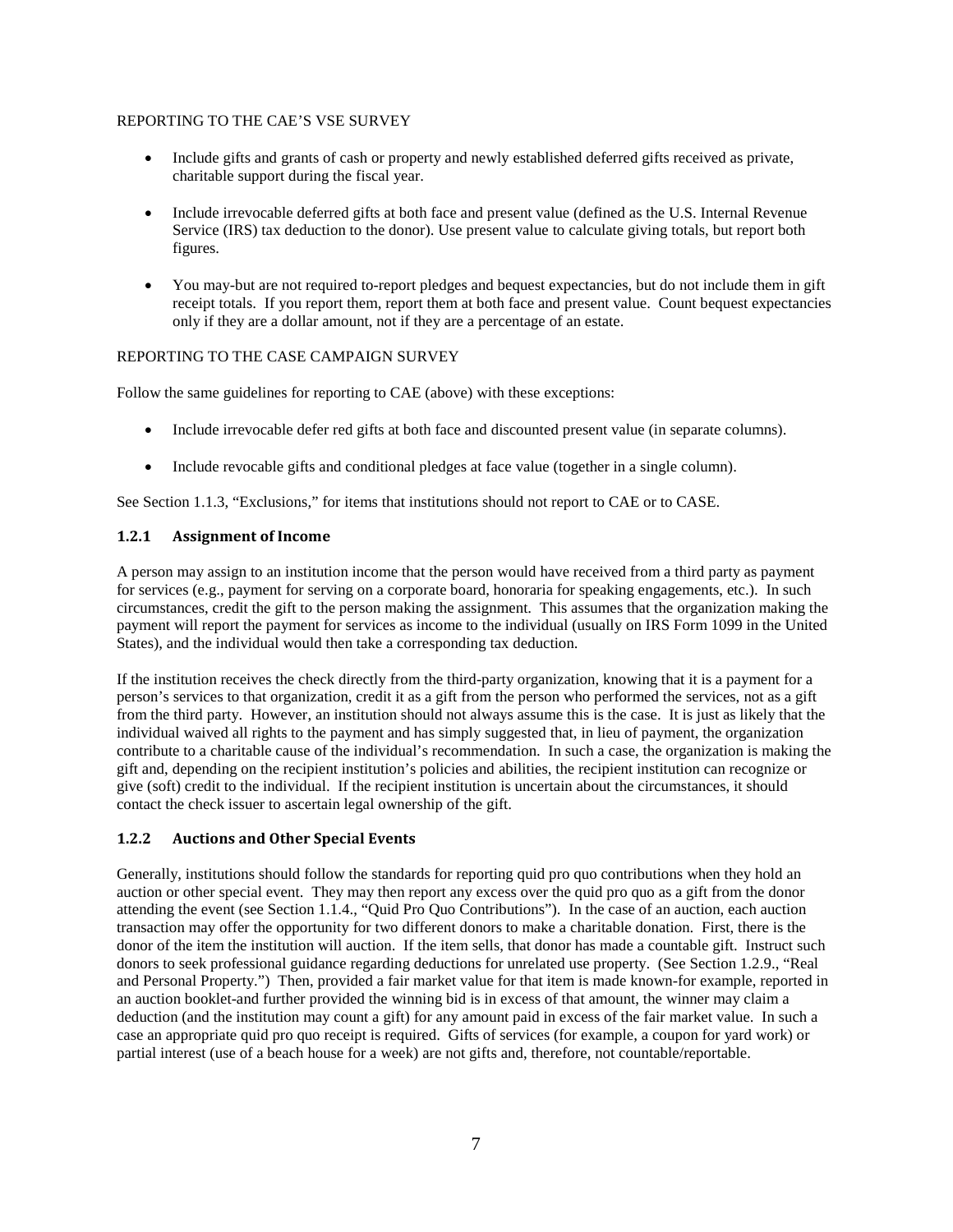### <span id="page-8-0"></span>**1.2.3 Cash, Checks, and Credit Cards**

Except in the case of deferred gifts, report the amounts of cash and check gifts as of the date the institution receives or processes them (depending on the institution's audit requirements). For gifts denominated in foreign currencies, compute the value based on the exchange rate in effect on that date.

Note that these guidelines pertain to CASE and CAE reporting only. These reports should mirror accounting reports as far as the date is concerned. The date indicated and used for CASE and CAE reports should be the same as the date used for accounting purposes-namely, the date the gift was credited to your general ledger (typically the same as the date of deposit). This date may not be the legal date of gift as outlined in "Charitable Contributions," IRS Publication 526. However, nonprofit organizations should not be concerned with ascertaining or reporting gift dates to donors, as indicated in "Charitable Contributions: Substantiation and Disclosure Requirements," IRS Publication 1771.

Gifts made by credit card are recorded in much the same manner as gifts made by cash or check (although many institutions use separate codes to distinguish between these categories), but the legal date of gift is determined differently. Credit card donations represent a loan transaction between the donor and the credit issuer. Therefore, the gift is not a gift until the institution receives authorization for the charge from the credit card agency. Thus, count or report credit card donations on the date that the institution receives approval from the credit card agency.

# <span id="page-8-1"></span>**1.2.4 Closely Held Stock**

Gifts of closely held stock that exceed \$10,000 in value should be reported at the fair market value placed on them by a qualified independent appraiser as required by the IRS for valuing gifts of stocks that are not publicly traded. In the United States, the institution may obtain the appraiser's valuation figure from "Noncash Charitable Contributions," IRS Form 8283, which the donor must usually provide for the recipient's signature. (A signature by the recipient organization does not signify an approval of the indicated amount.) Apply this confirmation of receipt by the recipient only after the donor and the independent appraiser sign the document.

Gifts of closely held stock of \$10,000 or less may be valued at the per-share cash purchase price of the most recent transaction. Normally, this transaction is the redemption of the stock by the corporation. If no redemption has occurred during the reporting period, an independent Certified Public Accountant (CPA) who maintains the books for that corporation is qualified to value its stock.

#### <span id="page-8-2"></span>**1.2.5 Gifts-in-kind**

Gifts-in-kind are generally defined as non-cash donations of materials or long-lived assets, other than real and personal property (see Section 1.2.9). Gifts of materials or long-lived assets that are directly related to the mission of the institution should be reported at the face (or fair market) value.

Gifts-in-kind might include such items as equipment, software, printed materials, food or other items used for hosting dinners, etc. Gifts-in-kind usually (although not always) come from companies, corporations, or vendors, in contrast to individuals, who typically give personal property.

For all gifts-in-kind, especially items such as equipment and software, report the educational discount value (if an educational discount is offered)-that is, the value the institution would have paid had it purchased the item outright from the vendor. This point is key. Regardless of what estimated value a vendor may place on a gift-in-kind, the recipient should only count as a gift the amount it would have paid for the item or items were they not donated.

Common examples of gifts-in-kind include:

• **Deep discounts or bargain sales.** If a company offers to sell a product to the institution at a "deep" discount" or "bargain sale," the company should provide a bill of sale clearly indicating the retail (or educational/nonprofit discount) price, less the charitable contribution of the discounted amount, and a net cost. Record the discounted amount as a gift-in-kind. If, how- ever, the same discount applies to purchases made by the institution on a regular basis and is not uniquely identified as a special reduction to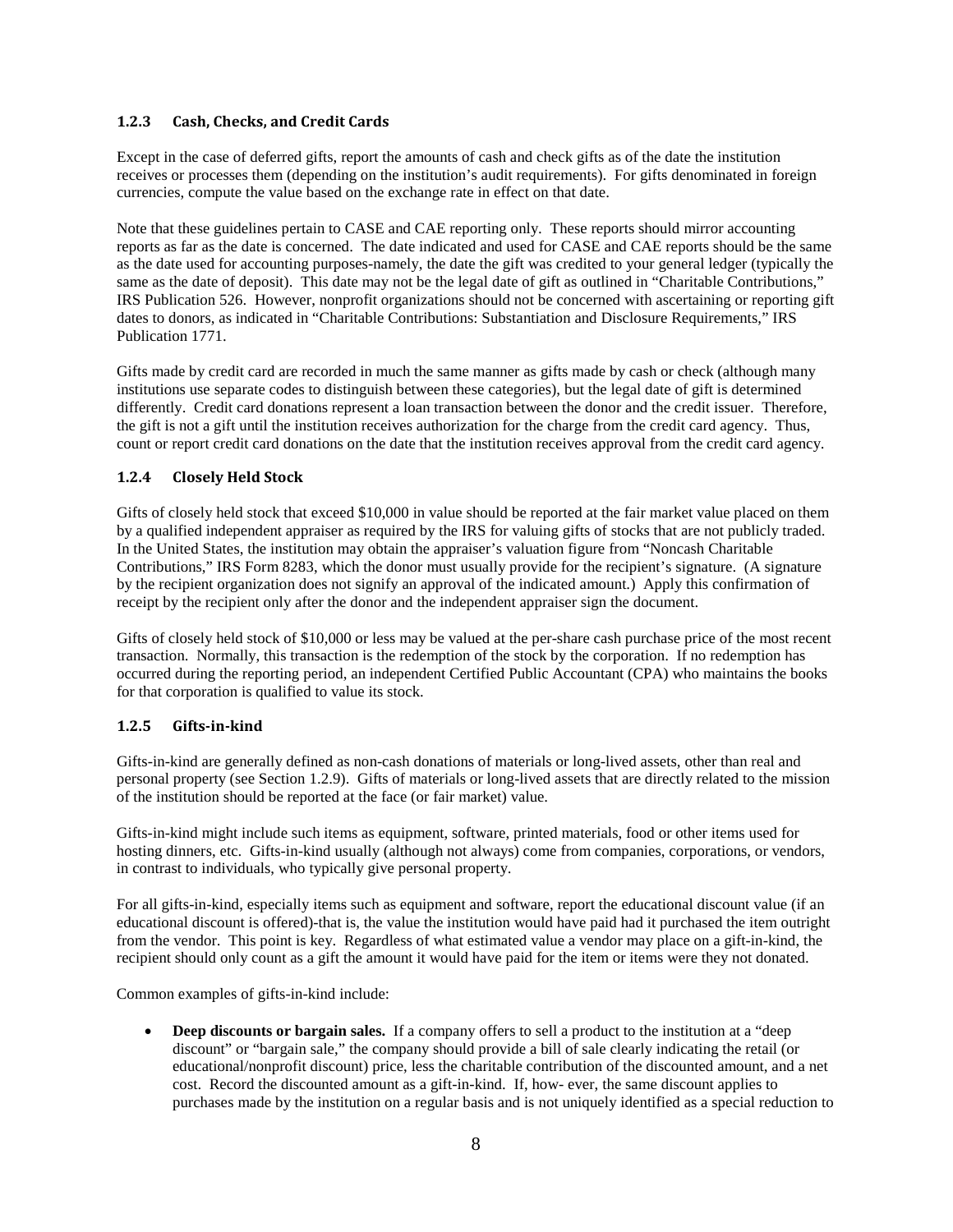be considered as a donation, no gift should be counted. Thus, do not count as gifts standard discounts afforded to an institution based on the nature of its business or because it is a major or frequent customer. For example, if a corporation routinely provides a 20 percent discount on all purchases made by colleges and universities, that discount does not qualify as a deep discount or bargain sale contribution that you may count for CASE and CAE purposes.

- **Royalties.** Institutions that receive gifts of royalties from property they do not own (such as patents)-or from property that could not be valued and thus was not counted at the time of the gift-should count and report the income they receive resulting from that ownership each time a payment is received. Do not enter a pledge in anticipation of such payments, as there is no guarantee of the amount or continuation of an income stream. Royalties from vendor affinity agreements, such as alumni credit card programs, are exchange transactions and are not countable. Treat gifts from separately incorporated alumni groups as gifts from that group, unless the group is a registered supporting organization permitted to act as a fiscal agent of the institution, in which case count the gifts from the individuals.
- **Gifts of gas, oil, and mineral rights.** Ownership of gas, oil, or mineral facilities should be counted and reported at the readily determinable face (or fair market) value. Alternatively, if the fair market value is not known and cannot be readily determined, report the asset in the year the value becomes known. For gifts of royalties from facilities not owned by the institution, report the amount received each year.
- **Services.** The value of a person's or organization's time or service is not considered a charitable contribution and is not countable, regardless of whether the individual assists as a volunteer or as a professional providing a specialized service (e.g., accounting, legal work, consulting, or printing). Some institutions encourage volunteers providing professional services to bill the institution for the service, accept payment from the institution, and then make a cash gift to the institution. This cash donation is usually 100 percent tax-deductible. In contrast, an individual could not claim the same deduction for their time.
- **Software and hardware.** Treat irrevocable gifts of software or hardware with an established retail value like other gifts-in-kind and count at the educational discount value (if one exists) or the fair market value, as long as the agreement qualifies as a charitable donation under the laws of the appropriate tax authority. In so-called "mega-gifts," companies seek to use an institution as a test site for newly developed software or hardware with no established retail price, although the company may have its own estimate of the software's value. Institutions entering into such agreements need to ascertain whether they are gifts, partial interests, or exchange transactions according to the IRS and these standards.

Large software donations can be highly complex. The following list suggests various methods for assessing the countable value of certain components of those contributions:

- 1. **Value to the institution.** Count only software gifts that serve the academic or research purpose of the institution.
- 2. **Gift value.** As with other gifts-in-kind, the donor should provide the institution with a written confirmation of the dollar value of the gift at the educational discount price. If no educational discount is available, it must be so stated in the letter from the donor and the established retail value shall be used. If there is no established retail price for the software, no amount can be counted or reported until such a value is determined, such as by a qualified independent appraisal or when the software product is available for purchase on the open market.
- 3. **Revocation of gift.** A donor must irrevocably transfer ownership of the property to the institution for the property to be considered a gift. There must be no implicit or explicit statement of exchange, purchase of services, or provision of exclusive information.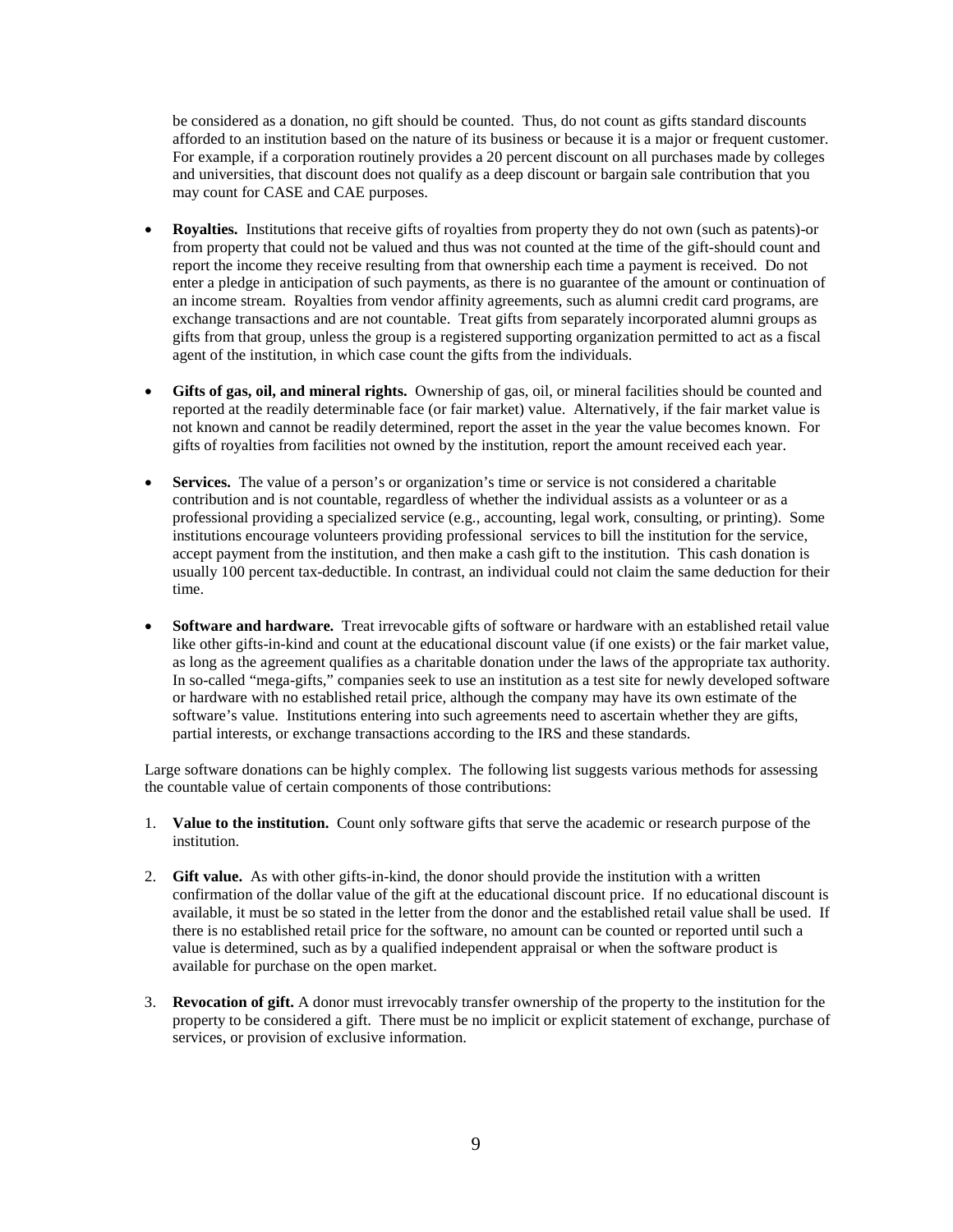### <span id="page-10-0"></span>**1.2.6 Life Insurance**

Count the insurance company's settlement amount for an insurance policy whose death benefit is realized during the campaign period (whether or not the policy is owned by the institution) to the extent that no gift amount was counted previously.

Consider gifts of whole life insurance policies a gift only if the donor names the institution both owner and irrevocable beneficiary of the policy. (Do not count revocable policies.) Institutions should adhere to the following standards in reporting this gift:

- Report partially or fully paid-up life insurance policies as outright gifts at the cash surrender value as identified in writing by the insurance provider.
- If the policy is new or not fully paid up at the time of gift, report premium payments the donor makes to the insurer or the institution (which in turn pays the premium to the insurer) as outright gifts at the full value of the premiums paid. This is consistent with current IRS regulations authorizing such payments as tax-deductible contributions. However, CASE urges that the individual make the premium payments to the institution, and not directly to the insurance carrier, because the institution is obligated to provide an IRS-acceptable receipt to the donor; the only way the institution can be sure of who is making a premium payment is to actually receive it. In the event that a donor fails to make a scheduled premium payment and the institution pays the premium with no offsetting payment from the individual, that payment becomes an operating expenditure. Do not report that expenditure as a gift. Furthermore, do not report any other increases in cash surrender value as gifts.
- Report realized death benefits as gift income for fundraising purposes only if the institution has never previously recorded the policy value or any donor-paid premiums as gift income and if the institution has not been paying the premiums. If you have already reported the values, do not report as a gift the difference between the previously reported values and the amount of the insurance company's settlement at the death of the donor. This is a gain on the dis- position of the institution's assets.

If an institution receives the proceeds of an insurance policy in which it is the beneficiary, but not owner, report the full amount of the insurance company's settlement at the death of the donor as a gift on the date the institution receives the proceeds.

# <span id="page-10-1"></span>**1.2.7 Marketable Securities**

In the United States, count marketable securities at the average of the high and low quoted selling prices (or the average of the bid/ask in the case of certain securities) on the date the donor relinquished dominion and control of the assets in favor of the institution or trust. In Canada, base the valuation on the closing market price on the legal date of gift. If the security was not traded on that date, use the date of the most recent sale. Neither losses nor gains realized by the institution's sale of the securities after their receipt, nor brokerage fees or other expenses associated with this transaction, should affect the value reported.

Exactly when a donor relinquishes dominion and control depends upon the method of delivery of the securities to the institution. These standards do not address the multitude of tax rules regarding the delivery of securities. IRS Publication 526, "Charitable Contributions," states: "The gift to a charity of a properly endorsed stock certificate is completed on the date of mailing or other delivery to the charity or to the charity's agent. However, if you give a stock certificate to your agent or to the issuing corporation for transfer to the name of the charity, your gift is not completed until the date the stock is transferred on the books of the corporation ." Institutions should consult with their tax advisers regarding current tax laws; however, to ensure effective comparable valuation across institutions, CASE offers the following guidance for determining the legal date of gift:

• Stock certificates that are mailed to an institution are considered to be a legal gift as of the date of postmark for the certificate or signature-guaranteed stock power (a certified signature of the owner of the stock signing the stock over to the institution) whichever is later.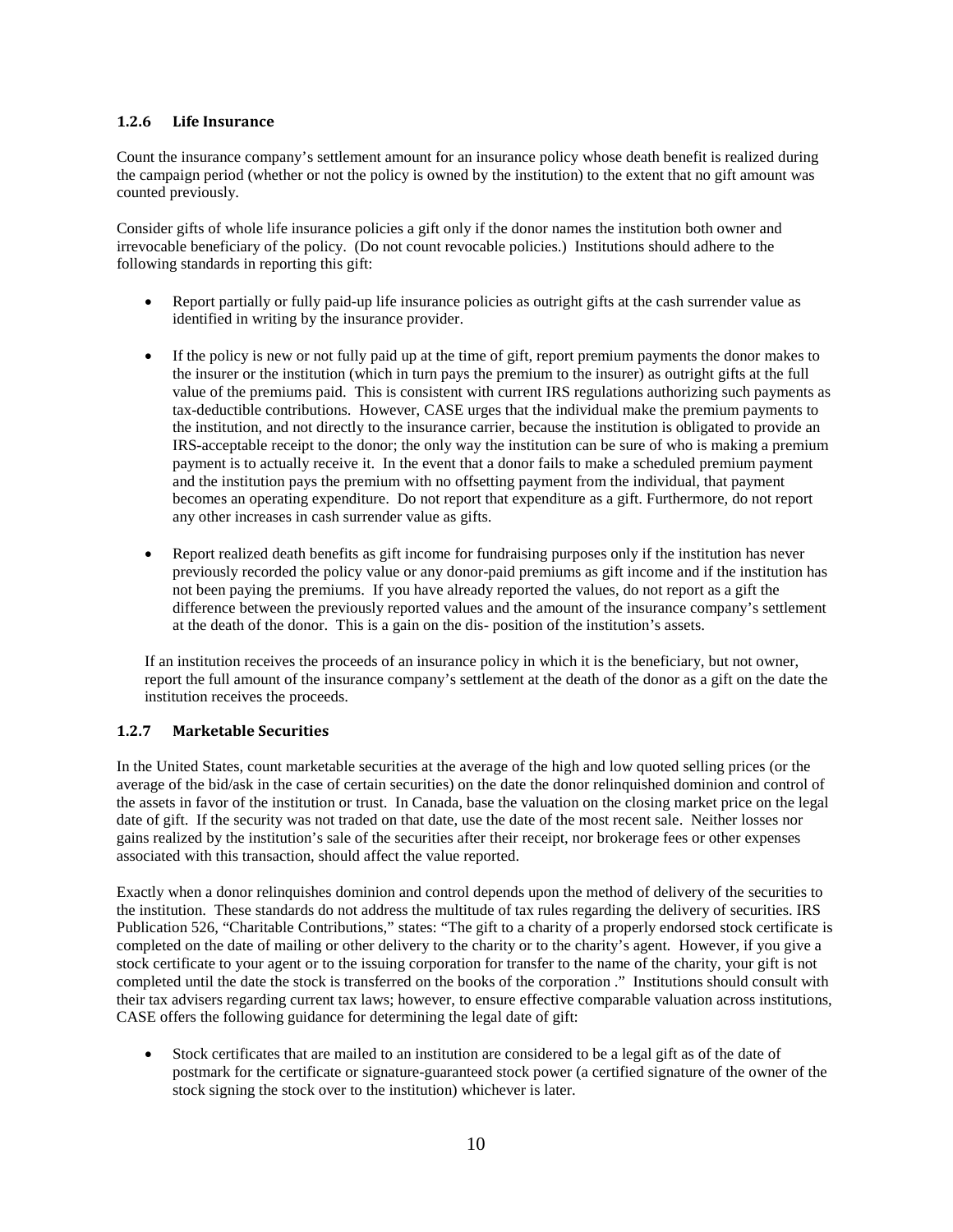- Stock certificates that are sent to an institution via a third-party provider, such as UPS or Federal Express, are considered to be a legal gift as of the date of receipt by the institution.
- Stock certificates registered in the name of the institution are considered to be a legal gift as of the date of registration in the institution's name.
- Stock shares transferred electronically are considered a legal gift as of the date the stock is credited to the account of the recipient institution. While a donor may have instructed his or her broker to initiate a transfer on some earlier date, the fact that the broker delayed that transfer or moved the shares into a temporary holding account does not alter the fact that the institution did not have control of the stock. In addition, until the stock is credited to the institution's account, it is possible for the transfer to be reversed. Therefore, for purposes of these standards, base the gift valuation on the date the stock came under the institution's control.

# <span id="page-11-0"></span>**1.2.8 Pledges**

Pledges are commitments to make future gifts. Only the entity exercising legal control over the assets to be given can make a pledge. Therefore, an individual cannot make a pledge that includes anticipated matching contributions from an employer or some other source. Nor can an individual commit funds that may come from a donor-advised fund or community foundation. An enforceable, countable pledge includes only those funds that will be given by that legal entity.

"Conditional" pledges are those that place requirements on the institution to perform some task or take some sort of action that it might not otherwise initiate. A conditional pledge may also depend on some future event over which neither the institution nor donor may have control. Examples of conditional pledges are challenge gifts, gifts for capital projects (if pledge is conditional on either raising other funds or moving forward with the plans to build or renovate), and pledges that are non-binding on the donor's estate.

A pledge may take either of two forms:

- **Oral pledges.** Count and report in totals only oral pledges made through an authorized telethon or phonathon campaign or program. This assumes that the institution mails some form of confirmation notice to the donor immediately following the solicitation period. An oral pledge is not to be confused with a conditional pledge, as they are not the same. (See Section 6.3.1, "Pledge Documentation.")
- **Written pledges of assets.** Document pledges of a donor's assets, committing to a specific dollar amount that the donor will pay according to a fixed time schedule.

Treat pledges differently for reporting to CAE and for reporting to CASE.

# REPORTING TO CAE'S VSE SURVEY

Count and report at face value only legally enforceable unconditional pledges and promises to give as defined by FASB and GASB. (CAE asks for annual pledge totals only as an optional, informational item. Pledges are not included in total giving figures for VSE purposes.) Do not include conditional pledges and other revocable gifts in reporting to CAE.

#### REPORT ING TO THE CASE CAMPAIGN SURVEY

Report conditional pledges at face value that are pledged during a campaign if:

- there is a reasonable expectation that the conditions under which the pledge is made will be met during the campaign period, and
- there is appropriate documentation, most likely in the form of a gift agreement. The documentation should include dollar amounts and a payment schedule.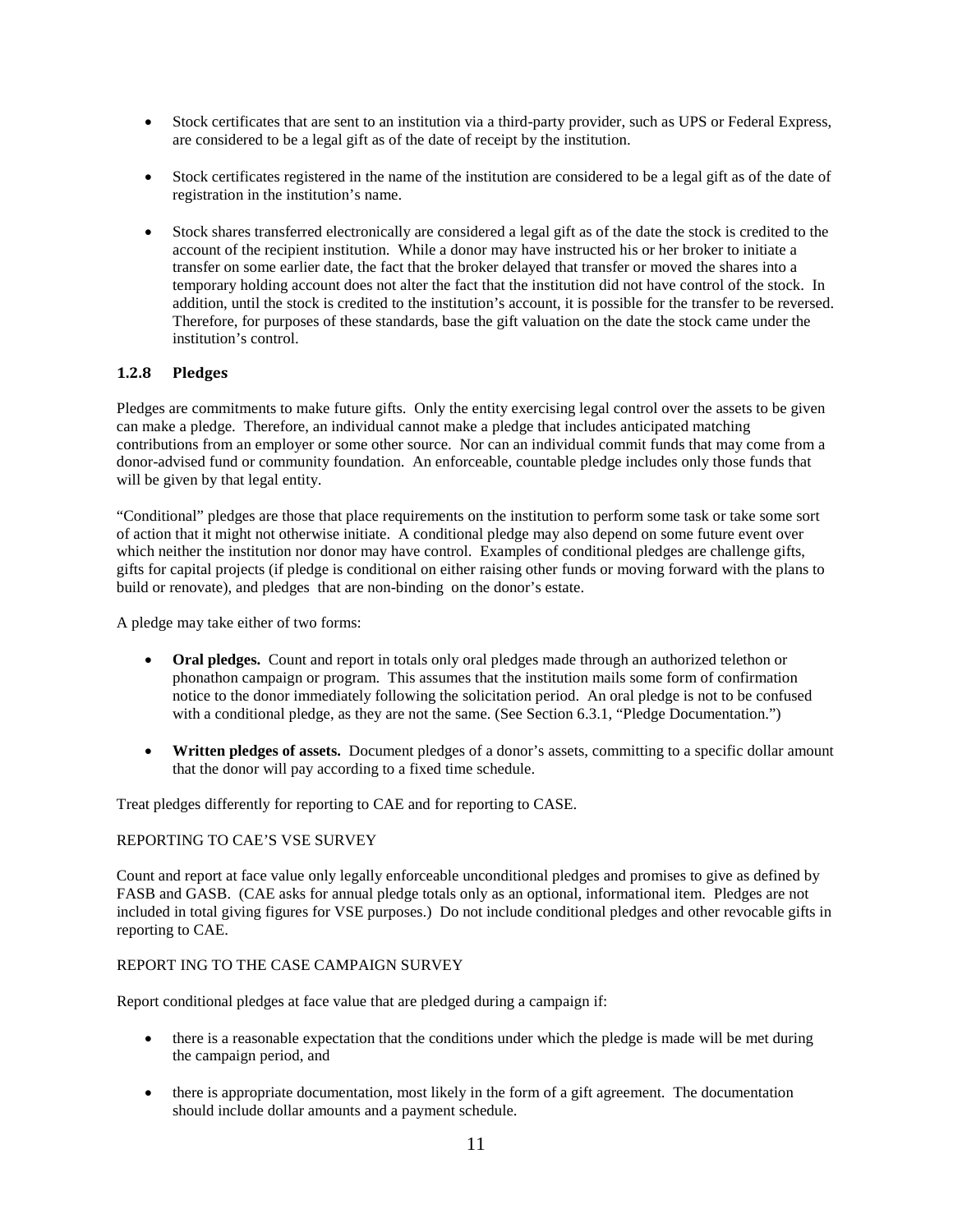Record conditional pledges as revocable gifts. See Section 1.3, "Planned/Deferred Gift Instruments," for additional discussion about counting revocable gifts.

### <span id="page-12-0"></span>**1.2.9 Real and Personal Property**

Real property (also called real estate or realty) is land, its natural resources, and any permanent buildings on it. Personal property is anything other than real property that is subject to personal ownership. Real or personal property becomes a gift to the institution when a transfer of ownership has taken place. This occurs when the item(s) of property or clear title to the property has been delivered to the institution or the institution's legal agent.

Personal property also may include gifts donated to the institution to auction at charity fund- raising events. While possibly not related directly to the mission of the institution, their conversion to cash results in a mission-related donation. However, these items do not constitute a gift for CASE and CAE reporting purposes unless they are purchased at the auction (see Section 1.2.2, "Auctions and Other Special Events"). If they are not purchased, your accounting department may wish to record these transfers of physical property as something other than physical assets. However, for purposes of the CASE and CAE reports, all property (except partial interest) donated for an auction should be included in real and personal property totals at their fair market value, regardless of the value the donor may claim for tax purposes.

There are two types of personal property: tangible and intangible (intellectual property) assets. Examples of tangible assets can include, but are not limited to:

- personal collections of art, books, coins, or movies
- cars, boats, and aircraft
- animals, such as livestock for a veterinary program or horses for an equestrian program
- securities
- equipment
- software
- printed materials
- food or other items used for hosting dinners
- gas or oil wells

Intellectual property is an intangible asset produced through creativity and innovation. Examples of intellectual property include:

- patents
- copyrights of cultural, artistic, and literary works
- computer software under development

If the institution does not know or cannot readily determine the fair market value of intellectual property, report the asset in the year the value is learned.

Count gifts of real and personal property (tangible and intangible) that qualify as a charitable deduction for a donor at fair market value regardless of the value the donor may be able to take as a charitable deduction. IRS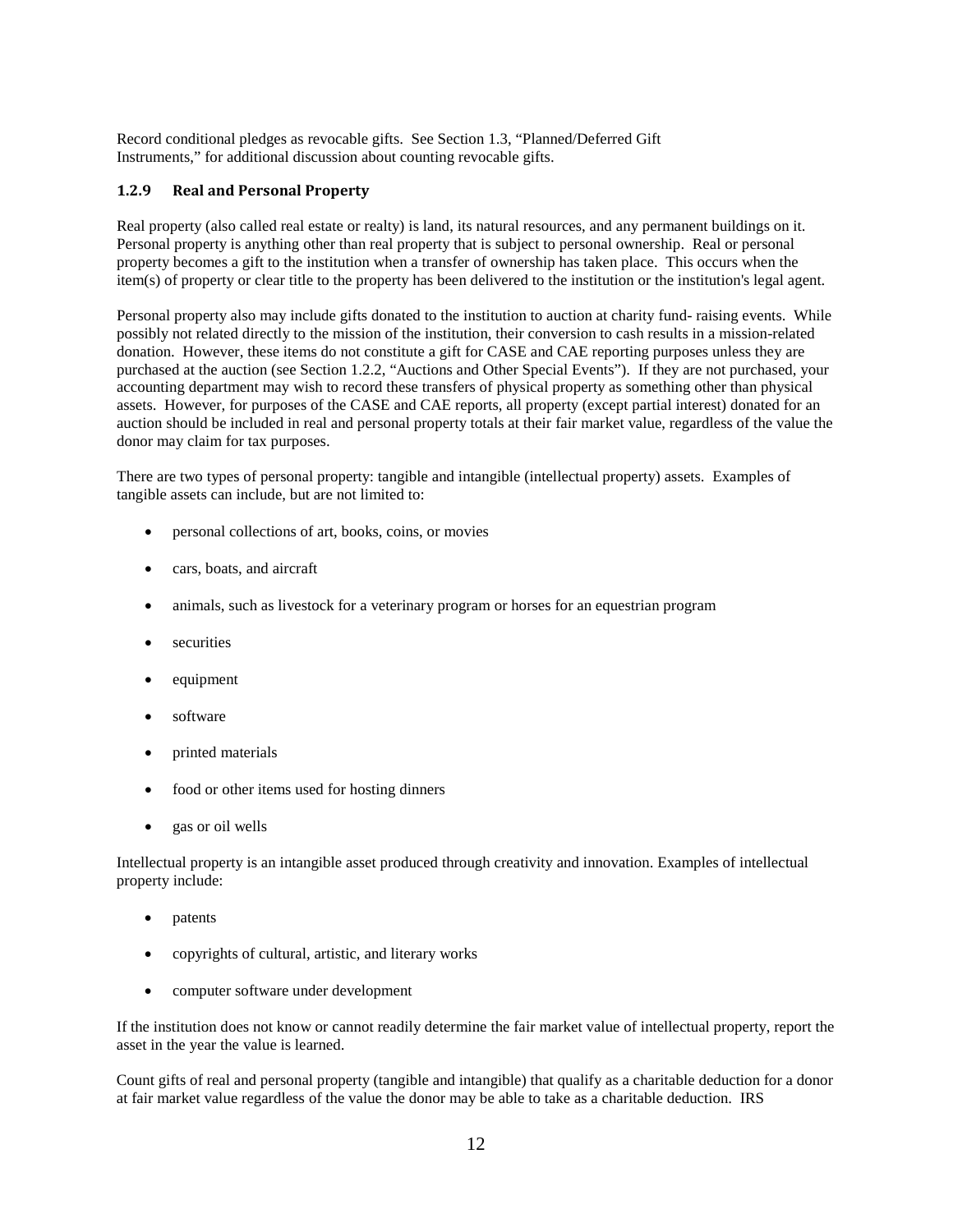requirements for gift substantiation note that the donor has the responsibility for independently valuing property for tax deduction purposes.

Count gifts of real and personal property with fair market values of more than \$5,000 at values placed on them by qualified independent appraisers, if required by the IRS for valuing non-cash charitable contributions. In those rare instances when the donor is not required to provide an appraisal (for example, if the donor is the creator of a piece of donated artwork, in which case the donor's deduction is limited to the cost of materials), the institution's appraisal obtained independently for insurance purposes is sufficient.

Count gifts of \$5,000 and less in any of the following ways:

- the value placed on the gift by a qualified independent appraiser. While not necessary for IRS purposes, the donor may nonetheless obtain such an appraisal.
- the value declared by the donor. CASE recommends that the institution require the donor to provide a copy of either (1) the paid bill of sale or (2) the invoice and a copy of the check or personal credit card statement showing payment. Sales tax should not be included in the gift's value.
- the value determined by a qualified expert on the faculty or staff of the institution, but not an individual whose fundraising totals are directly affected by the gift.
- the value established by a purchaser's winning auction bid at a charity auction run by the institution, if no fair market value for the item was available before the auction.

# <span id="page-13-0"></span>**1.2.10 Wholly Charitable Trusts Administered by Others**

A wholly charitable trust is one that is held for the benefit of charity, in which the principal is invested and the income is distributed to charitable organizations. All interests in income and principal are irrevocably dedicated to charitable purposes (as opposed to a charitable remainder or lead trust). While it is similar in that sense to an endowment fund, it is created as a free- standing entity. However, for purposes of these standards and reporting instruments, count the donation in the appropriate "endowment" category.

Count the fair market value of the assets or a portion of the assets of such a trust administered by an outside fiduciary at face value in the year in which the trust is established, provided that the institution has an irrevocable right to all or a predetermined portion of the income of the trust.

In the case where the institution receives less than the entire income of the trust, report the stated percentage to be distributed to the institution multiplied by the total fair market value of the assets in the trust. Income received from the trust is usually regarded as endowment income on the general ledger of the institution. The income does not appear as a gift in fundraising reports.

### <span id="page-13-1"></span>**1.3 PLANNED/DEFERRED GIFT INSTRUMENTS**

Deferred gifts, also called "planned gifts" or "future commitments," play a very important role in the development of an overall giving strategy when a fundraising professional is working with a donor or prospect. These types of commitments-which for some institutions include complex current gifts such as real estate-differ from outright gifts because the benefiting nonprofit organization does not realize an asset until some point in the future. For this reason- the uncertainty of timing of realization-these standards advise institutions to develop and announce separate goals for deferred and outright gifts.

Report planned gifts to CAE and CASE in different ways.

### REPORTING TO CAE'S VSE SURVEY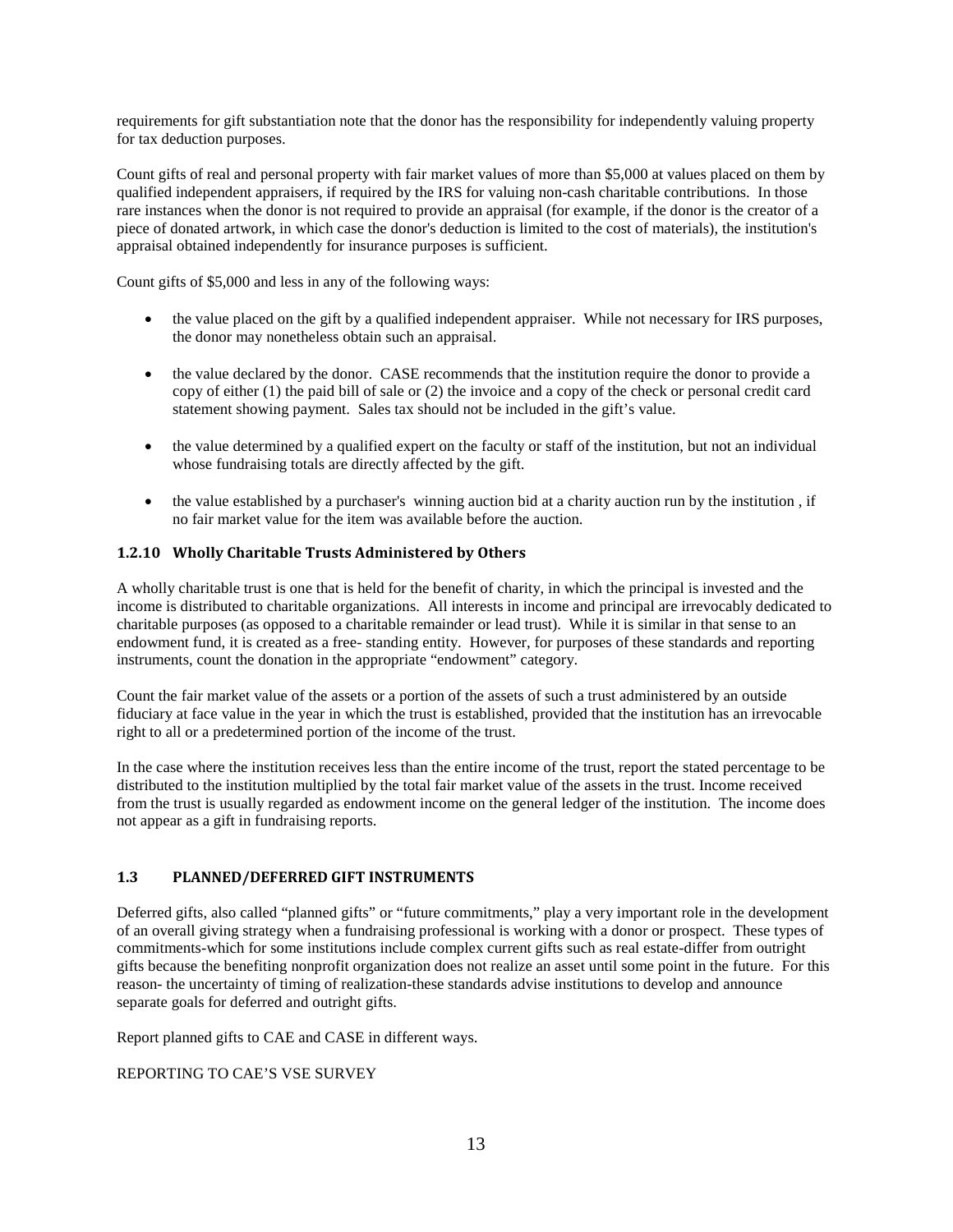Report to GAE only legally enforceable, irrevocable planned or deferred gifts. Report these gifts at both face value and present value. See discussion in Section 1.3.8, "Irrevocable and Legally Enforceable Gifts."

Note that in the case of bequest expectancies, an irrevocable bequest agreement may be executed with willing donors in order to count and report the gift to CAE. Provide bequest expectancy data to CAE for information purposes only. When reporting to CAE, do not aggregate the values of these expectancies in total giving.

Do not include conditional pledges and other revocable gifts in reporting to CAE.

### REPORTING TO THE CASE CAMPAIGN SURVEY

Report legally enforceable unconditional pledges and irrevocable deferred gifts at both current face and discounted present value. CASE also allows reporting of appropriately documented revocable gifts and conditional pledges at face value if they are pledged during the course of the campaign.

**Irrevocable deferred gifts:** Report irrevocable deferred gifts (such as charitable gift annuities and charitable remainder trusts) to CASE at both current face and discounted present values. Calculate present value according to IRS standards. Record irrevocable deferred gifts separately from outright gifts and revocable gifts.

**Revocable gifts:** You may report revocable gifts to CASE at face value as a testamentary pledge if donors pledge them during a campaign, and the institution documents the pledges and reports them separately from outright gifts and irrevocable deferred gifts. Appropriate documentation might include a commitment in writing from the donor, her attorney or financial adviser, or a copy of the bequest intention, retirement plan, or other document outlining the ultimate source of the gift. Documentation should include a statement about the assumed value of the gift. CASE also recommends periodic verification of the gift.

If a revocable gift is realized or becomes an irrevocable deferred gift during the campaign in which it was pledged, the value of the gift should be subtracted from the revocable commitment category and added in the appropriate category as an outright or irrevocable gift. If a revocable gift is realized during a future campaign, only amounts not attributed to the original campaign may be counted in the new campaign.

In the case of externally managed irrevocable life income trusts that allow the donor to change the charitable beneficiary, because the designation is not irrevocably pledged to the institution, it should be counted as a revocable gift, at face value, and in the revocable gift category.

Record conditional pledges as revocable gifts.

Except where otherwise noted (for instance, for bequest expectancies), use the present value method for reporting to both CAE and CASE outlined by Canadian or U.S. law for determining an individual's charitable tax deduction or credit. That means the present value requirement is simply the particular deduction/credit calculation for the specific type of gift, as specified by the IRS.

The IRS does not specifically address present value methodology for bequest expectancies. For purposes of these standards, institutions that report irrevocable bequest expectancies should take the discount rate published on a monthly basis by the IRS and apply it to the IRS's life expectancy tables for annuities (Reg. section  $q2-6(d)(3)$ ).

These standards do not suggest what value an institution may assign for donor recognition purposes or in fundraising reports to their constituencies.

In many of the following examples, it is possible for the donor to make an "additional" gift either by revoking his or her interest in the remainder or through premature death.

**Realized testamentary gifts.** In cases where a deferred gift-for instance, from a will or life insurance-is realized within five years of when that instrument was initially counted, resulting in the institution receiving the gift in full, the institution should record an additional gift of the difference between the previously recorded deferred gift and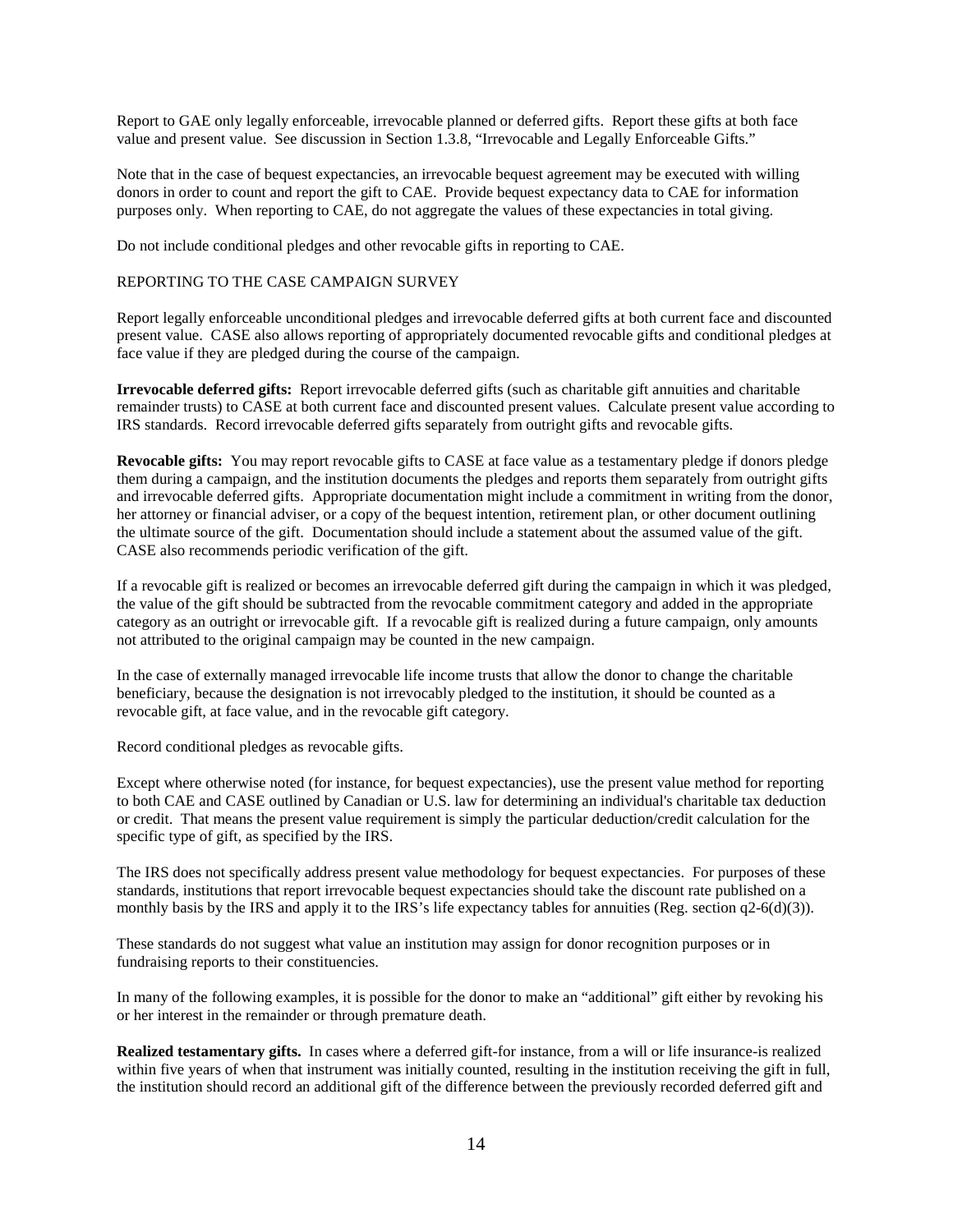the amount realized as a new outright gift. This is to reflect consistency in reporting these receipts with gifts and pledges paid during a five-year campaign reporting period.

**Deferred gifts administered by others.** When the institution or the donor chooses to have a deferred gift administered by others, report the value of the gift's assets to CAE at both face and present value in the deferred gifts section in the institution's gift totals for the year. When reporting to CASE, report the value in separate columns at both face and discounted present values.

For example, suppose a donor creates a charitable remainder trust for an institution, naming a bank as the trustee. Report the trust in the year it is established, or at such time as the terms of the trust become known to the institution. Calculate the present value for counting and reporting purposes in accordance with tax deduction guidelines, and include the market value and present value in the appropriate report section for the type of gift. The institution should cite the gift in the appropriate source category under "Individuals," not in "Other foundations and trusts." In addition, once the value of the asset is counted and reported, it should not appear again in a subsequent report for example, after the death of an individual who set up a charitable remainder trust-except as indicated under "Realized testamentary gifts" (above).

Some generally accepted accounting principles for educational institutions provide for omit- ting the assets of trusts administered by others from the institution's records as the preferred alternative to the above treatment. In other cases, some generally accepted accounting principles require recognizing the assets and related revenue. Because an objective of these standards is to measure annual and campaign fundraising performance, these assets should be included in gift totals regardless of the treatment by the accounting department.

Types of deferred gifts. Below are descriptions and definitions of the more common deferred gift instruments. CASE provides these examples for information purposes and, as described, for counting and reporting purposes. However, the following are not legal descriptions and should not be construed as legal guidance. Applicable laws must be reviewed to ensure proper legal compliance.

Note that on the VSE survey not all of these instruments are considered deferred gifts. The deferred-giving section of the VSE includes only charitable remainder trusts, charitable gift annuities, pooledincome funds, and remainder interest in property. Gifts of life insurance and retirement plan assets are usually the result of revocable beneficiary designations, much like a bequest. And bequest expectancies are not counted except, optionally, in Section 1.

# <span id="page-15-0"></span>**1.3.1 Bequest Expectancies**

Bequest expectancies are provisions in a will, trust, or other testamentary legal document providing a gift to charity pursuant to applicable state or provincial law. Typically, these may be revoked before the donor's death unless accompanied by a legally enforceable contract. The gift may be designated as a percentage of the donor's estate, a specific dollar amount or description of property (such as securities, real estate, or other assets), or a residual of the donor's estate. Bequest expectancies may also be made contingent upon a certain event happening.

Retirement plan assets. The Individual Retirement Account (IRA) charitable rollover-which under current U.S. law expires on Dec. 31, 2009-allows IRA owners starting at age 70 1/2 to make tax-free gifts totaling up to \$100,000 per year from their IRAs directly to eligible charities, including schools, colleges, and universities. (IRS Notice 2007-7 answers frequently asked questions related to the IRA rollover.) Otherwise retirement plan assets may be transferable directly, but such a transfer is treated the same as a withdrawal, and taxed to the plan recipient as ordinary income. Of course, a subsequent outright gift of cash to an organization will usually provide an income tax deduction that can offset most, although sometimes not all, of the ordinary income tax liability. However, some or all of the retirement plan assets may be bequeathed to a charity pursuant to a legally enforceable document, such as a simple beneficiary designation form.

# <span id="page-15-1"></span>**1.3.2 Charitable Gift Annuity**

In the charitable gift annuity transaction, a person irrevocably transfers to an institution some property, such as cash or securities, and the institution agrees in a contract to pay the donor or other beneficiaries (maximum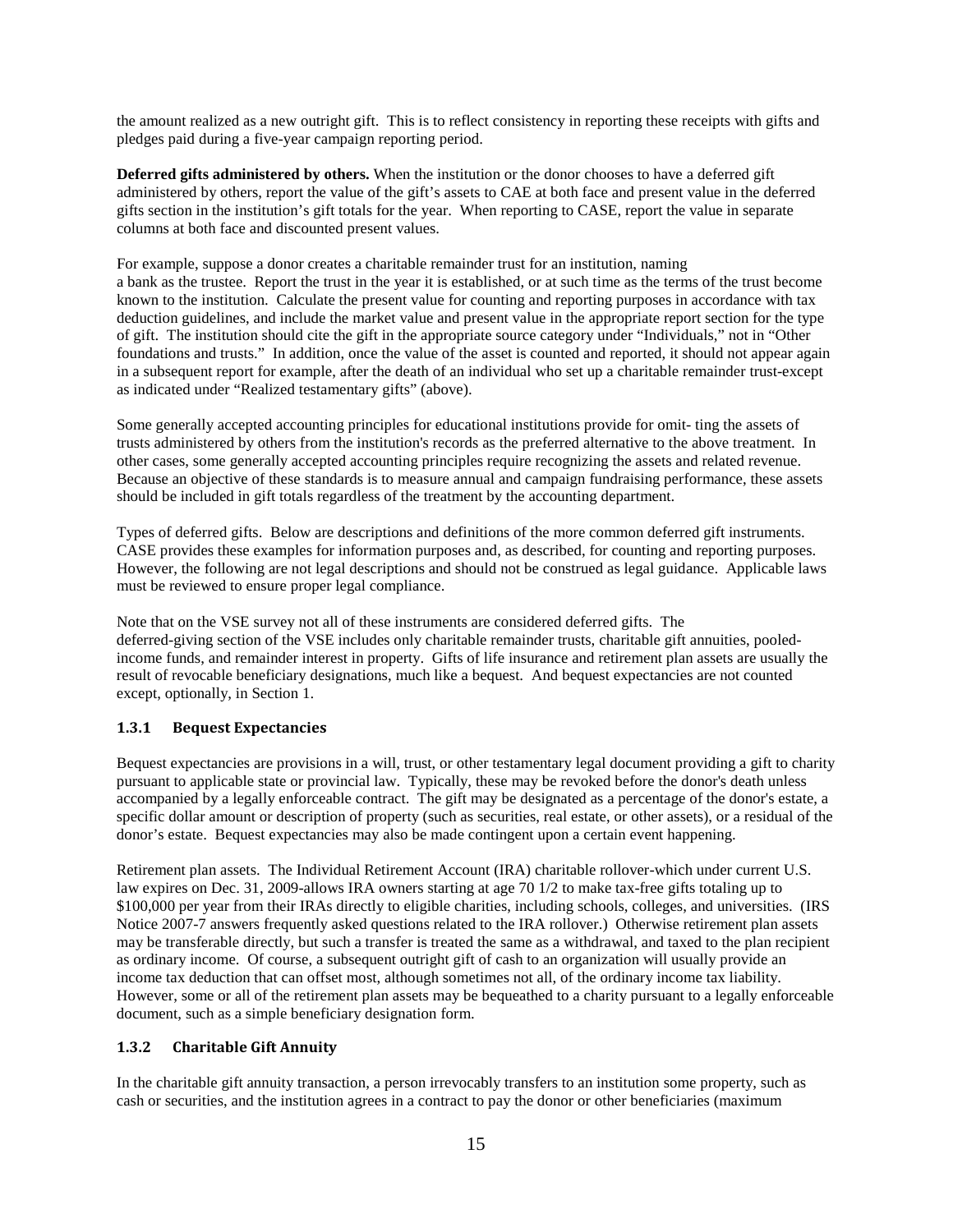allowable of two beneficiaries) a guaranteed annuity for life. A portion of the income is not taxable but considered a return of principal. Because the transferred property has a value larger than the value of the annuity, the transaction is in part the purchase of an annuity from the institution and in part a gift to the institution. An income tax deduction (at the present value for counting and reporting purposes) is allowed for the difference between the gift value and the amount required to fund the annuity (actuarial value).

A deferred payment charitable gift annuity is almost identical in construct to the standard charitable gift annuity. The significant difference is that the contract stipulates some date in the future when payments to the donor or other beneficiaries will begin. This results in a larger income tax deduction to the donor in the year in which the transfer is made to the institution. In addition, the amount of income to the donor can be significantly larger than that of the standard charitable gift annuity.

# <span id="page-16-0"></span>**1.3.3 Split-interest Trust**

Split-interest trusts typically involve some asset (the principal, principal capital, or property) that can generate income, such as land that can generate rental income, or financial investments that can generate interest income. Split-interest trusts are used to give one party income during the period of the trust, while another party maintains full ownership of the income-generating property when the trust ends. The term split-interest trust indicates that the interests in the trust (that is, the different parts of ownership) are divided among the charity, donor, and sometimes other beneficiaries. The right to the income generated by the property is called the "income interest," and the right to the property itself is called the "remainder interest." The latter term refers to the fact that when the trust ends, full ownership and rights to the remaining property (including the right to all future income it generates) go to the designated beneficiary. Charitable lead trusts and charitable remainder trusts are split-interest trusts.

# <span id="page-16-1"></span>**1.3.4 Charitable Lead Trust**

A charitable lead trust allows for one or more charitable organizations to receive income payments from the trust for a specified number of years or one or more lifetimes. At the end of that term, the assets of the trust return to the donor or designee. This allows a donor to transfer assets to children or grandchildren while potentially reducing transfer taxes. There are two common forms of charitable lead trust:

- A charitable lead annuity trust makes a fixed-dollar payment annually to the charity.
- A charitable lead unitrust pays to the charity a fixed percentage of the market value as determined annually.

In the case of charitable lead trusts, which make contributions over time, record the face value of the payment stream as a pledge in the year that it is given, and record the annual income as pledge payments as you receive it regardless of the length of the trust.

# <span id="page-16-2"></span>**1.3.5 Charitable Remainder Trust**

A charitable remainder trust is an irrevocable qualified trust in which a donor gives cash or assets to the trust, allowing the payment of income to one or more persons for their lives or a term of years. At the end of this time, the trust's assets are given to one or more charities designated by the donor. Details of all charitable remainder trust gifts may not be available to the institution, and thus it will not always be possible to verify that the institution irrevocably is the charitable remainder beneficiary. Nonetheless, to count the assets in fundraising totals for reporting to CAE, the charitable remainder beneficiary designation must be irrevocable and verified.

Charitable remainder trusts are usually in one of two major forms. Each provides periodic payments during a specified term, but each determines the payment amounts differently.

In a **charitable remainder unitrust (CRUT)**, the designated income beneficiary(ies)/donor receives variable income from the trust for the rest of his life or a specified number of years. Distributions are a percentage of the trust principal, revalued each year, reflecting any increases or decreases in the value of the trust's assets. More than one person may receive income. The trust assets become the property of the charitable organization upon the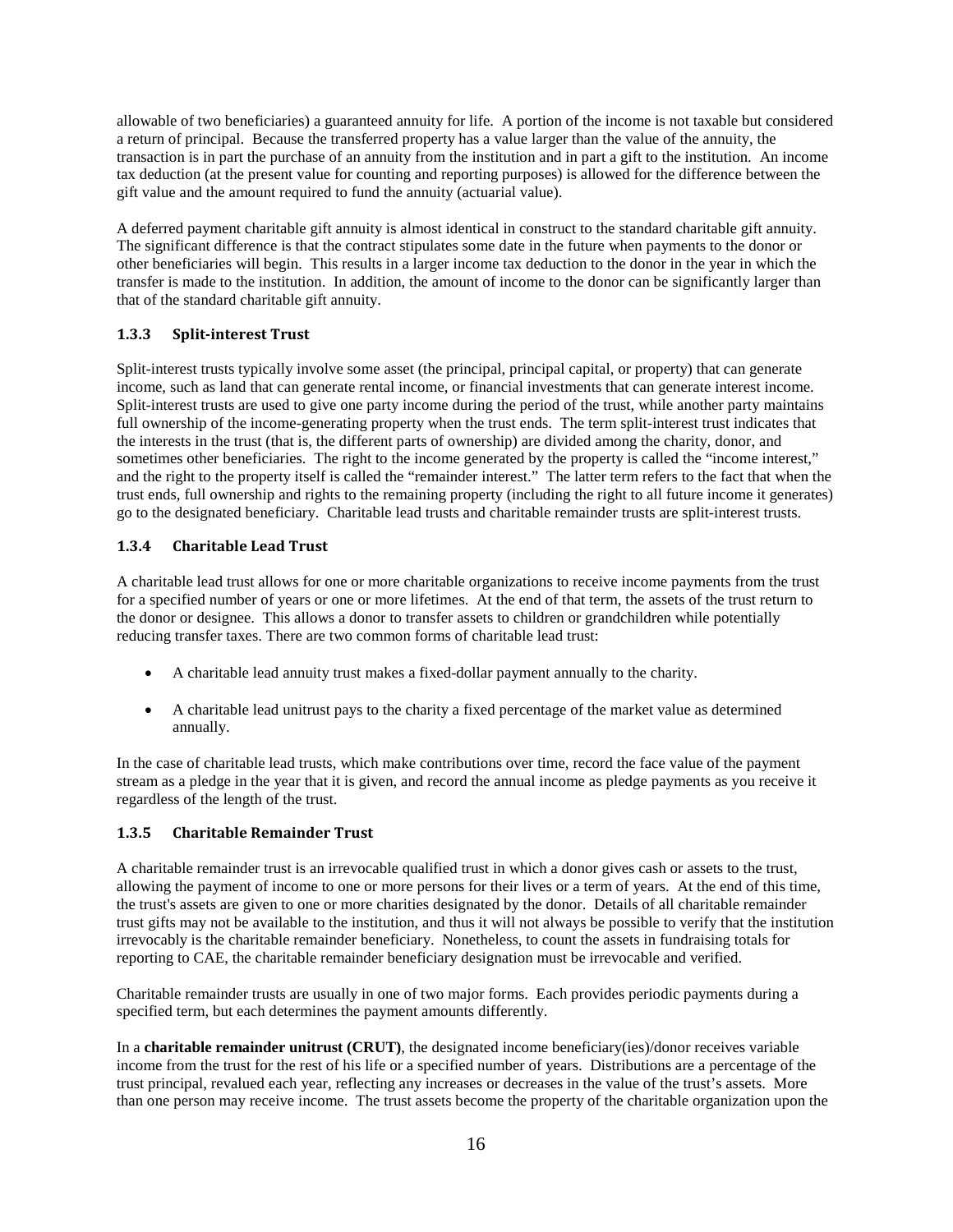death of the last surviving income beneficiary or in a pre-established period. The donor may make additional contributions to the trust. The donor bases her income tax deductions on the present value of the remainder interest going to the charitable organization. There are three variant forms of CRUTs:

- 1. **Charitable remainder unitrust-standard.** This is similar to a charitable remainder unitrust-net income but less flexible, as the annual income is explicitly a fixed percentage of the asset value, usually between 5 and 7 percent. The IRS has issued regulations allowing trustees of income exception CRUTs to convert (flip) them into standard CRUTs under certain circumstances. This generates a charitable remainder unitrust-combination, also called a "flip-CRUT" or "flip unitrust."
- 2. **Charitable remainder unitrust-net income (NICRUT).** A NICRUT pays only the net income earned by the trust each year, but not more than a set percentage of the property's net fair market value. It provides for payments of either (1) a fixed percentage (at least 5 percent) of the trust's annual value or (2) the net income of the trust, whichever is less.
- 3. **Charitable remainder unitrust-net income with makeup provisions (NIMCRUT).** A NIMCRUT (sometimes called a "type 3 CRUT") pays the net income earned by the trust each year up to a fixed percentage of value, but makes up any deficit below that percentage with surplus income in subsequent years.

A **charitable remainder annuity trust (CRAT)** is similar to a unitrust except that the designated income beneficiary(ies)/donor and second beneficiary (if one is named) receive a fixed income from the gift for the rest of their life, a term of years, or as long as the trust has assets. Distributions are determined by the original value of the trust's assets. The donor cannot make future contributions to this type of trust.

It is possible for a donor of a charitable remainder trust to make a subsequent additional gift by reducing the number of years she is to receive income distributions. Follow applicable tax law and guidance to calculate the additional tax deduction.

**Retention of right to change beneficiaries.** When establishing a qualified irrevocable charitable remainder trust (CRUT or CRAT), donors must assign the remainder of the trust to one or more charitable institutions for it to qualify as a charitable trust. The donor, however, may retain the right to change the charitable organization that will ultimately benefit from the trust. When educational institutions are involved in the creation of the trust (or when they serve as trustee), the trust must have wording that makes the assignment to the institution irrevocable for the institution to count and report the trust as a gift for purposes of reporting to CAE. Report revocable beneficiary designations in a charitable remainder trust to CASE in the same manner as bequest intentions.

If an educational institution does not have the opportunity to be involved in the creation of the trust and/or the donor(s) or a third party externally manages it, the donor typically retains the right to change the beneficiary. Educational institutions frequently want to give gift credit to donors who have made such provisions. However, because the donor has retained the right to change the provisions, the remainder gift is revocable and, therefore, the institution cannot assign such hard credit. An institution may enter into a simple letter of agreement with the donor that states that it is the donor's intent not to change or reduce the provisions of the trust. Count the gift once the letter of agreement is executed.

# <span id="page-17-0"></span>**1.3.6 Life Estate**

In a life estate gift, a donor deeds personal residential property (or a farm) to a charitable organization. While the donor or designated owner of the retained life estate is living, he has a legal interest in the life estate with full rights to live there or to rent or sell those rights. The donor continues to take care of the property, pay the taxes , and receive any income the property generates. Since the transfer occurs outside the donor's will, it will not pass through probate.

It is possible for a donor to make a subsequent additional gift by transferring any remaining life interest in the designated property. Institutions should follow applicable tax law and guidance to calculate the additional tax deduction.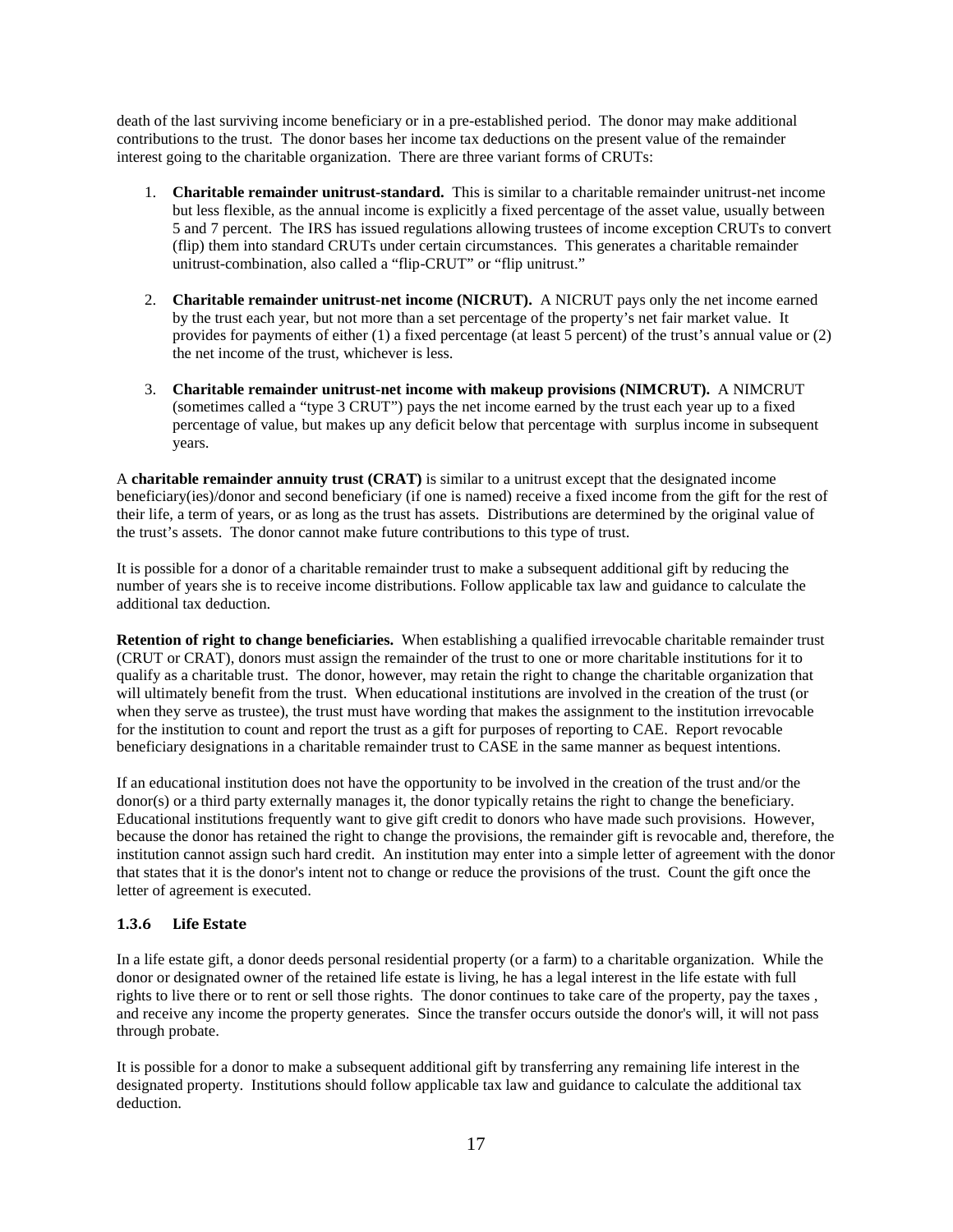### <span id="page-18-0"></span>**1.3.7 Pooled Income Fund**

A pooled income fund is a common fund into which several donors place contributions for investment and management. Each donor has a pro rata shared interest of the pooled fund and receives a share of the total net ordinary income earned for the remainder of her life. At the end of each income beneficiary's life, the trust's assets representing the deceased beneficiary's pro rata share of the trust are segregated from the trust and given to a designated charity. The income tax deduction is based on the current value of the remainder interest going to the charitable organization.

### REPORTING TO CAE'S VSE SURVEY

Gifts reported to the CAE must be irrevocably and legally enforceable. The exception to this is the optional Section I where institutions may report pledges and bequest expectancies. (Bequest expectancies must be a dollar amount, not a percentage of an estate.) What makes an agreement irrevocable and legally enforceable?

In most locations, what makes an agreement irrevocable or a pledge legally enforceable is either "consideration" or "detrimental reliance."

- Consideration is broadly defined as the legal principle applied when one party (e.g., the donor) receives something (e.g., credit for a gift intention or the naming opportunity) in exchange for something else (e.g., entering into an irrevocable agreement).
- Detrimental reliance is generally defined as the legal principle applied when it can be demonstrated that if one party (e.g., the donor) does not fulfill its obligation to the other party (e.g., the institution), harm (financial or otherwise) will come to the party to whom the promise was made. For example, suppose an educational institution borrows money to begin construction on a new building based upon an irrevocable agreement. If the donor does not fulfill the obligation under the agreement, the institution will suffer financially. Because of the uncertain timing of bequests, it is generally not advisable to enter into an agreement of this type for expenses that are anticipated in the short term.
- According to research done by attorney William Finestone of Finestone, Richter & Vital of Los Angeles for a presentation at the 2002 annual meeting of the National Committee on Planned Giving, it is possible to enter into a legally enforceable agreement with donors based on the legal principle of consideration in all states, with the possible exceptions of Alaska, the District of Columbia, North Dakota, and Wyoming, where it is unknown if such agreements would be considered legally enforceable under this legal principle. Also, in Hawaii, to make an irrevocable bequest agreement legally enforceable, the agreement does not need to show consideration, but rather the legal principle of detrimental reliance.
- In Alabama, California, Colorado, Delaware, Florida, Georgia, Illinois, Indiana, Kansas, Kentucky, Maryland, Massachusetts, Michigan, Minnesota, Missouri, Nebraska, New Mexico, New York, Ohio, Rhode Island, South Carolina, Tennessee, Texas, Vermont, and Wisconsin, either the legal principle of consideration or that of detrimental reliance may be used make the agreement legally enforceable. The conditions for legal enforceability of agreements based on detrimental reliance are unknown in Alaska, the District of Columbia, North Dakota, and Wyoming.
- In Iowa and New Jersey, a simple agreement that may lack both consideration and detrimental reliance is considered legally enforceable based on public policy.
- The strongest case for enforceability would be to show both consideration and detrimental reliance, although often only one is needed. Institutions should seek legal advice regarding their local laws before entering into any type of irrevocable gift agreement. In locations where the enforceability of the abovementioned agreements is uncertain, it may be appropriate to use one of the following other forms:
- **Charitable/deferred-pledge agreement.** A deferred-pledge agreement is a legally binding document tested in the courts of several states that places an obligation on the estate of the issuer to transfer a certain